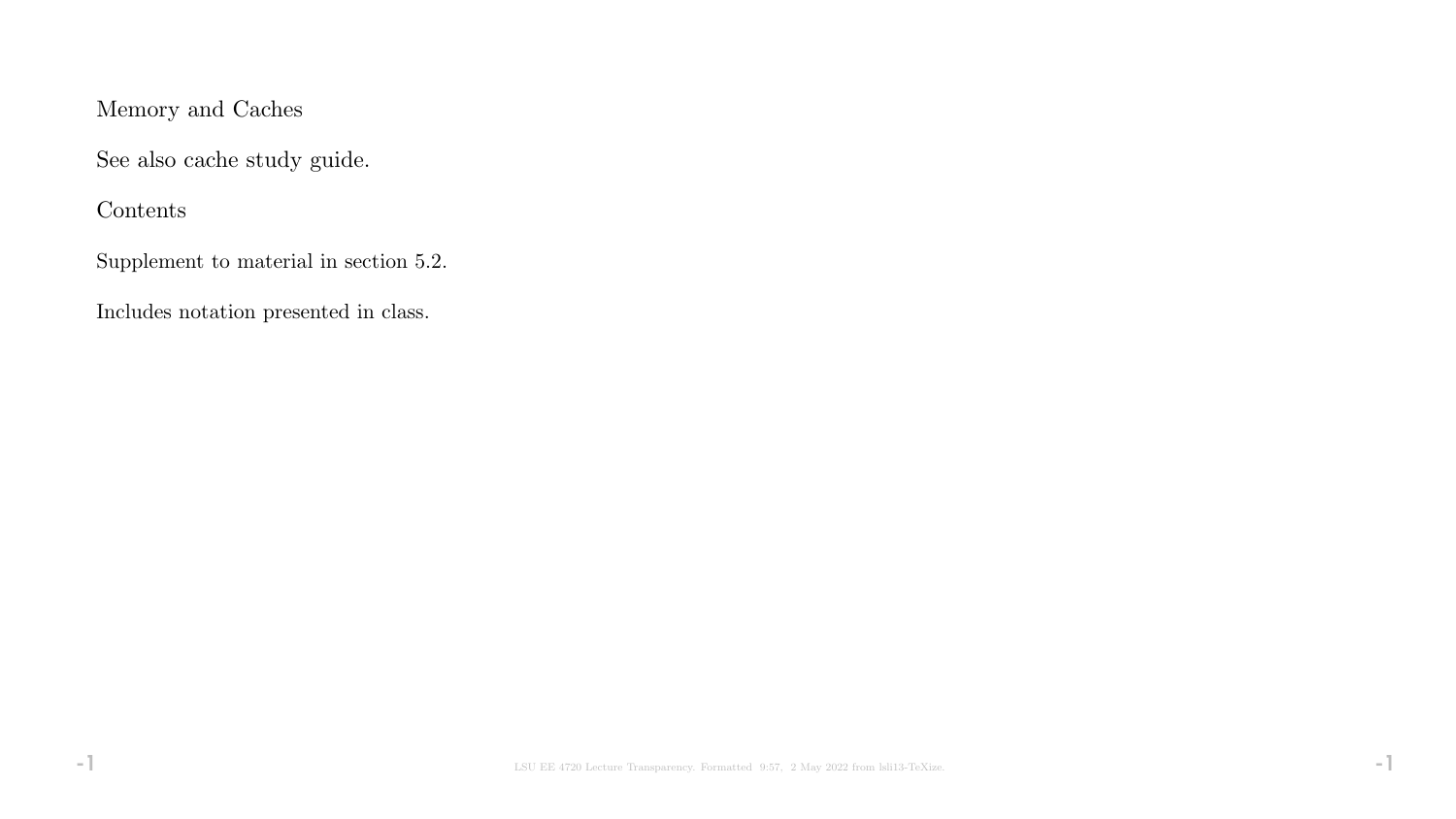Memory Basics and Terminology

Memory Basics and Terminology

In essence a memory system is quite simple:



Retrieve or store data at specified effective address.

But in practice its complexity can rival that of the processor.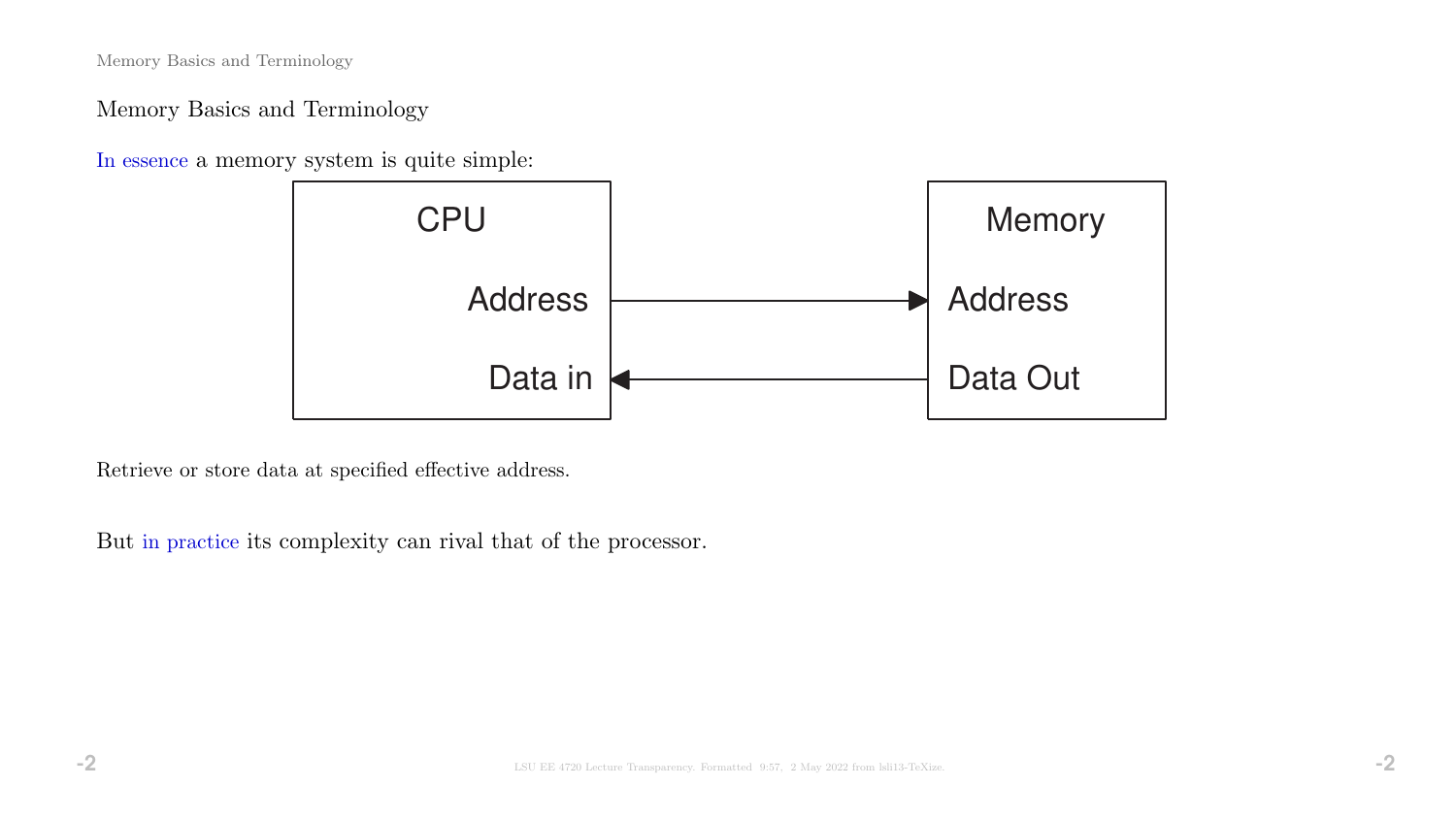Memory Basics and Terminology  $\gg$  Address Spaces

## Address Spaces

Address Space: The set of addresses defined in the ISA.

Address Space Size: The (maximum) number of bits needed to represent an address.

Symbol used in class: a.

The size of the address space defined by the MIPS32 ISA is 32 bits and so a memory address is 32 bits and there are  $2^{32}$ memory *locations*.

Typical address space sizes:

DLX, MIPS32, Sun SPARC V8, IA-32, ARM T16, ARM A32, and other older ISAs,  $a = 32$ ,

Intel 64, Itanium, MIPS64, DEC Alpha, Sun SPARC V9, ARM A64,  $a = 64$ .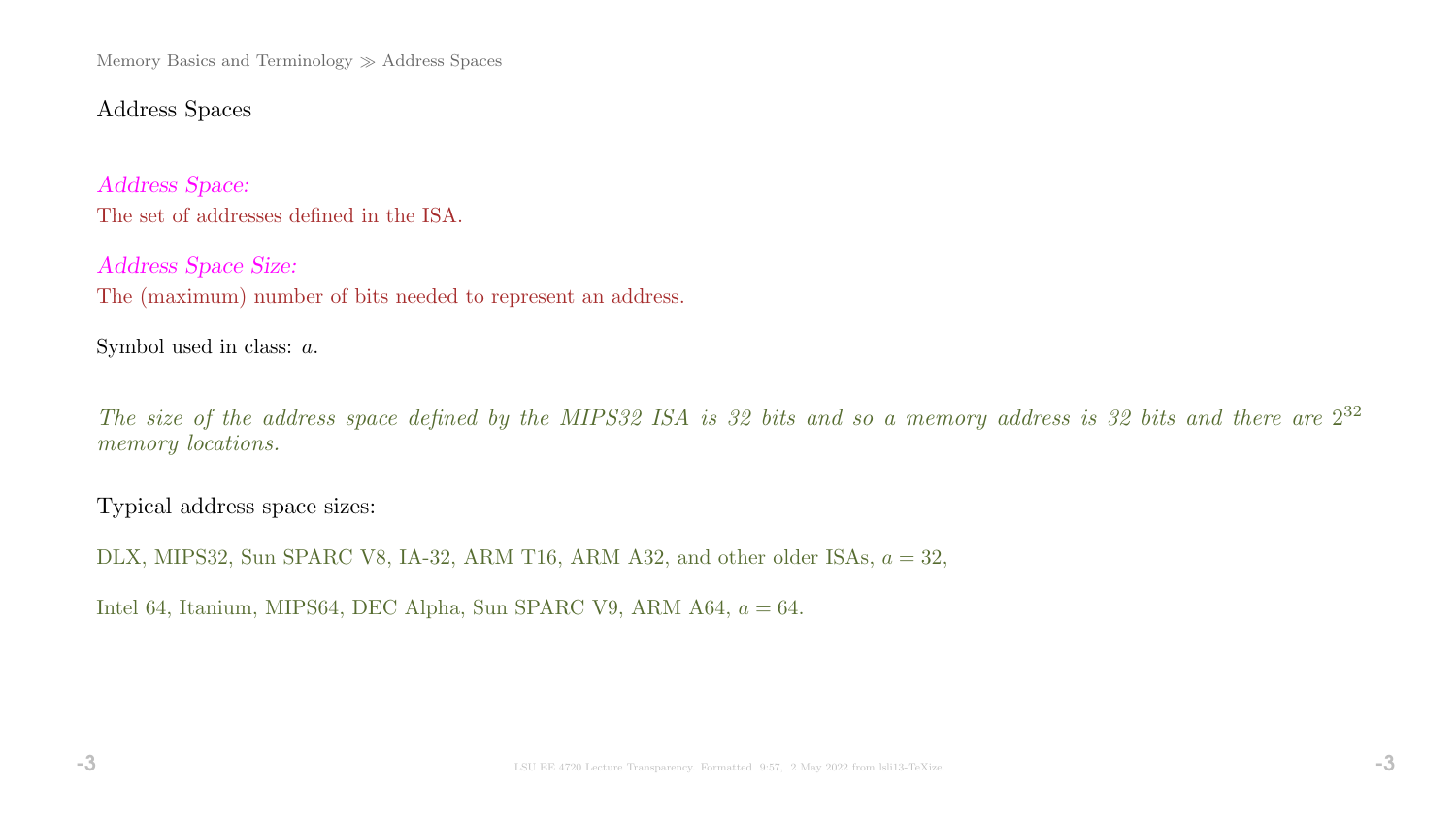Memory Basics and Terminology  $\gg$  Address Spaces  $\gg$  Real v. Virtual Address Spaces

## Real v. Virtual Address Spaces

Real Address Space: a.k.a. Physical Address Space The set of addresses used by main memory.

Real Address: An address in a real address space.

Given a real address, can open up computer's case, find the right DRAM chip, saw off its top, ... . . . and with a very steady hand point to data.

Virtual Address Space: The set of addresses usually used by programs.

Physical location used for a virtual address can change as a program runs.

Given a virtual address, cannot point to a chip and say data is there...

. . . since location of data is not pre-determined and location can change.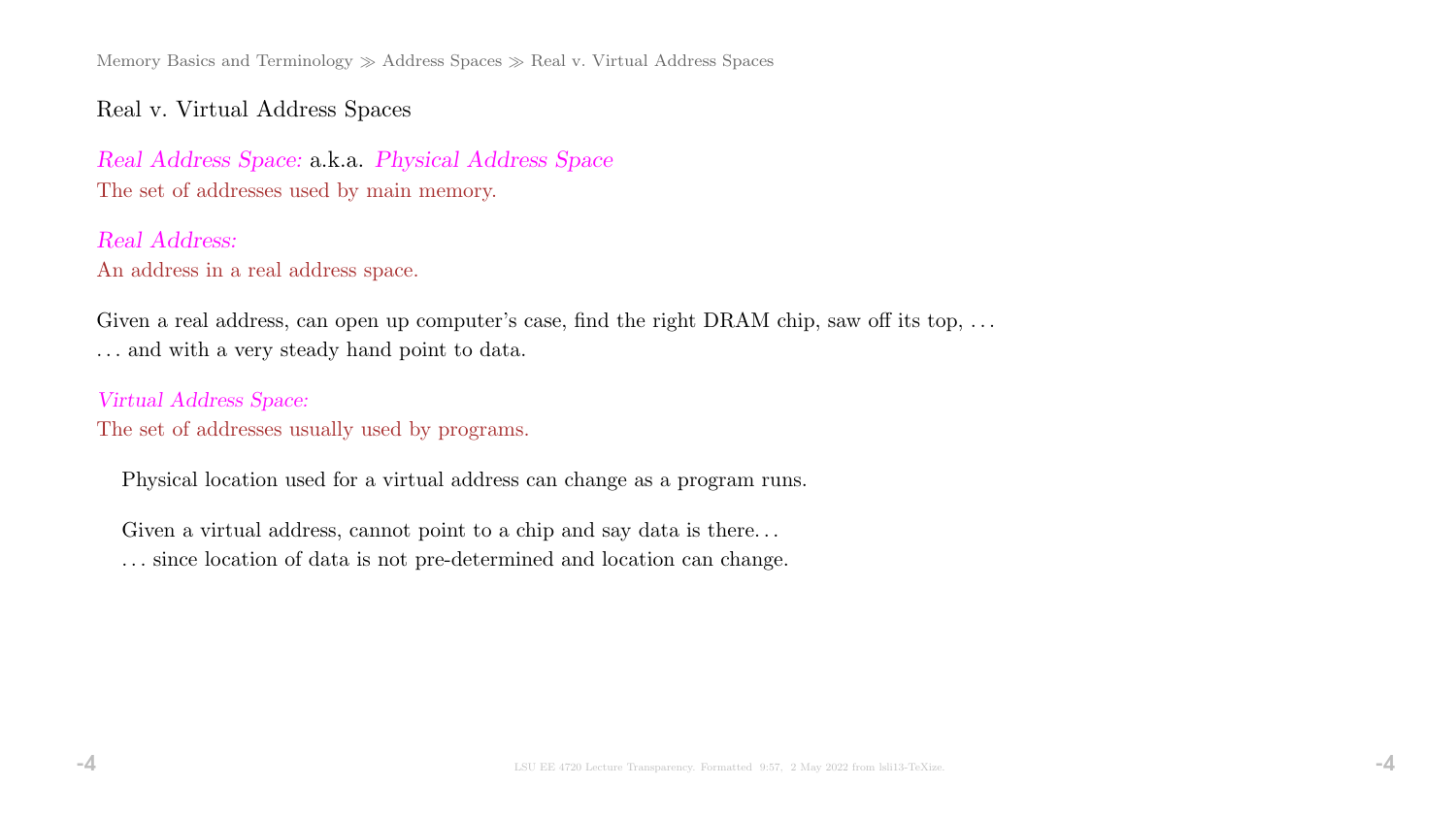Memory Basics and Terminology  $\gg$  Address Spaces  $\gg$  Usage of Virtual Address

### Usage of Virtual Address

### Virtual Address "Users"

Instructions in most programs . . .

. . . including our code samples from class.

Usually the L1 cache, sometimes the L2 cache (covered later).

Real Address "Users"

The first instructions that a computer runs after it resets.

Low-level OS code written by those getting  $A+$ 's in this class.

Memory devices use physical addresses.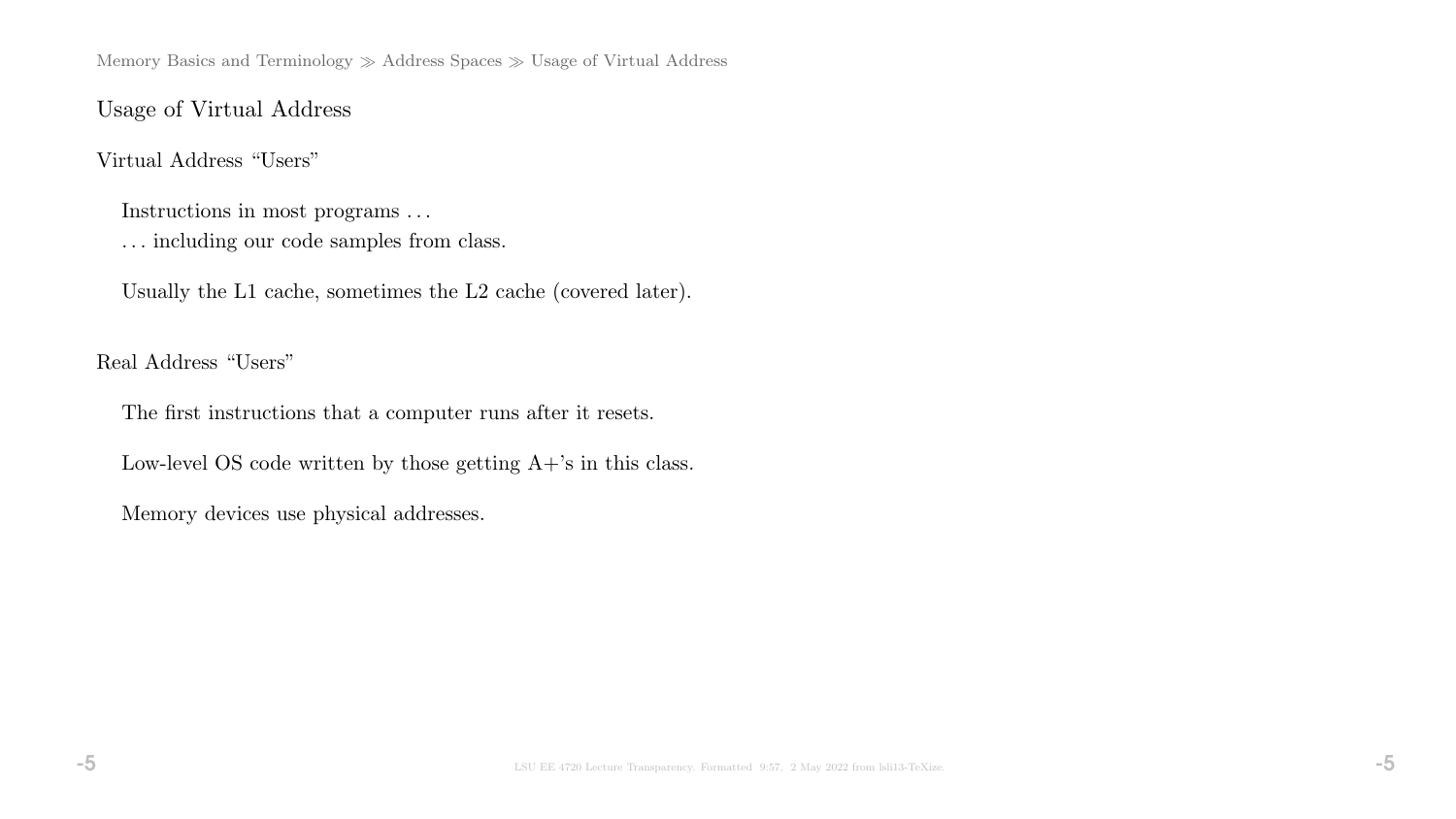Memory Basics and Terminology  $\gg$  Address Spaces  $\gg$  Usage of Virtual Address

### Translation between Virtual and Real Addresses

Translation from Virtual to Real Addresses . . .

. . . performed in part by hardware somewhere between the CPU and memory.

The hardware called a translation lookaside buffer (TLB)... . . . which is itself a kind of a cache.

The TLB is typically updated by OS software ...  $\ldots$  in response to a  $TLB$   $Miss$  exception.

Depending on design, cache uses virtual or physical addresses.

Processor can switch between virtual and real addresses.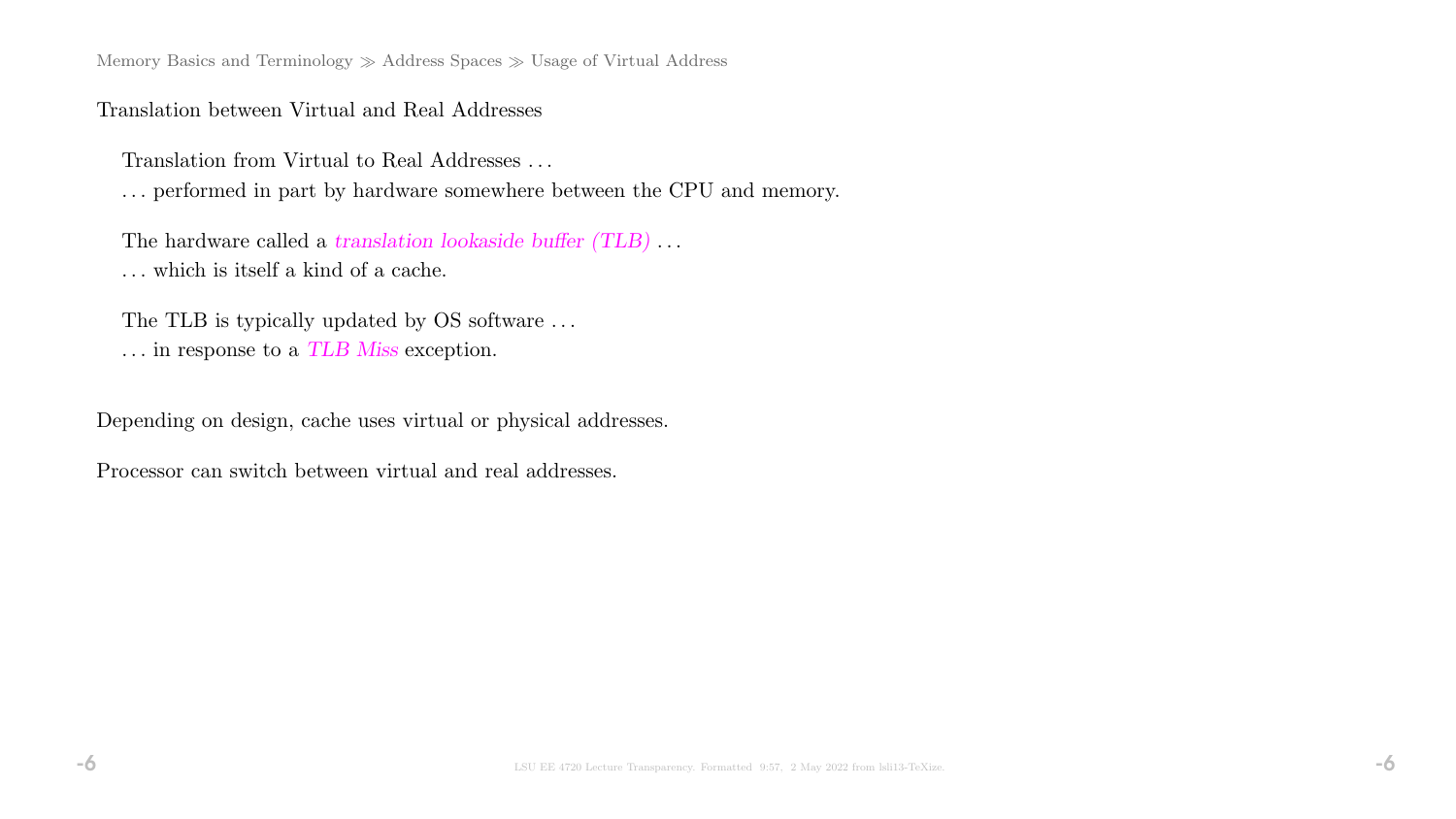Memory Basics and Terminology  $\gg$  Data Bus and Alignment  $\gg$  Definitions

# Data Bus and Alignment

### Character:

What a memory address refers to; defined by the ISA.

Number of bits in a character denoted  $\boldsymbol{c}$ 

In most systems,  $c = 8$  bits and called a byte.

In MIPS 1b  $r1$ ,  $0(r2)$  ...

... loads the one character at address  $0(r2)$  into register r1.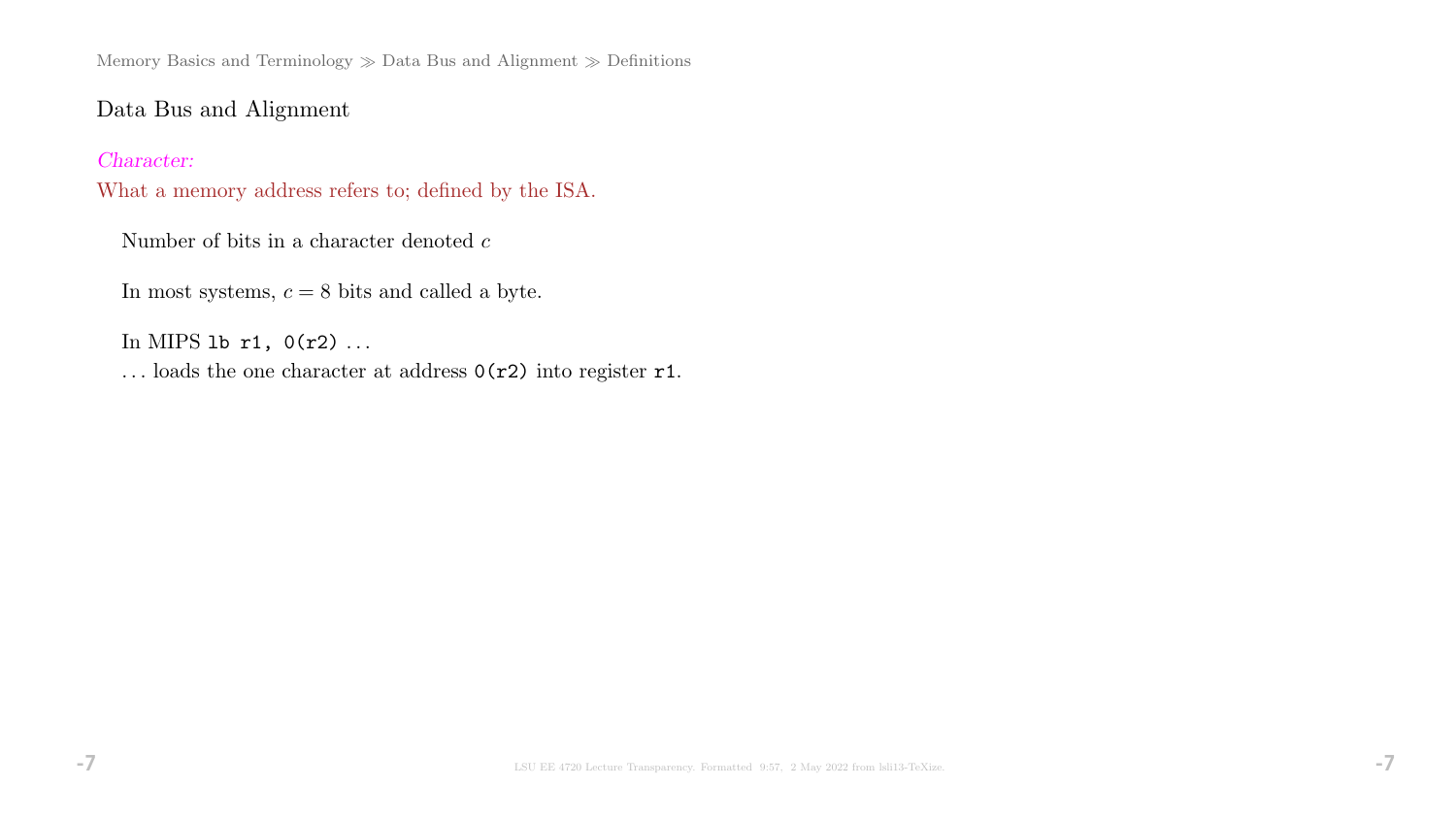Memory Basics and Terminology  $\gg$  Data Bus and Alignment  $\gg$  Definitions

### Bus Width:

The number of bits brought into the processor in a single memory access.

Symbol used in class  $w$ .

The number of bits accessed by an instruction may be less, the other bits are ignored.

This is an implementation feature.

In any reasonable system  $w$  is a multiple of  $c$ .

Typical values,  $w = 64$  bits.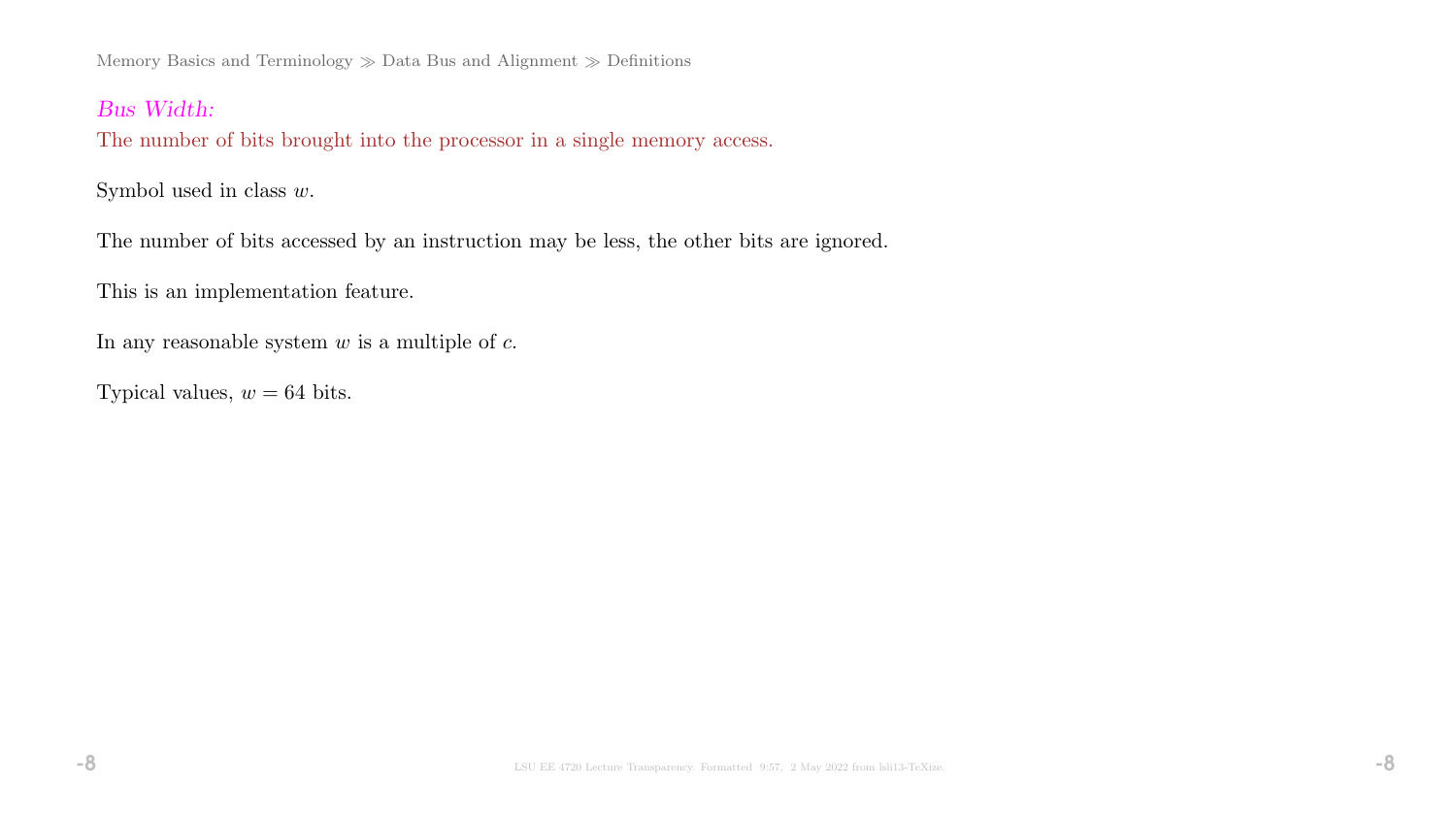Memory Basics and Terminology  $\gg$  Data Bus and Alignment  $\gg$  Bus/Alignment Example

Bus/Alignment Example

```
# Data in memory:
# 0x1000: 5, 0x1001: 6, 0x1002: 7, 0x1003: 8.
# 0x1004 to 0x1007: 0x11111111
addi r1, r0, 0x1000
1b r10, 0(r1) # Eff. addr = 0x1000, r10 <- 0x000000005
1b r11, 1(r1) # Eff. addr = 0x1001, r11 <- 0x000000006
1b r12, 2(r1) # Eff. addr = 0x1002, r12 <- 0x00000007
1b r13, 3(r1) # Eff. addr = 0x1003, r13 <- 0x000000008
lh r15, 0(r1) # Eff. addr = 0x1000, r15 <- 0x00000506
lh r16, 2(r1) # Eff. addr = 0x1002, r16 <- 0x00000708
lw r20, 0(r1) # Eff. addr = 0x1000, r20 <- 0x05060708
```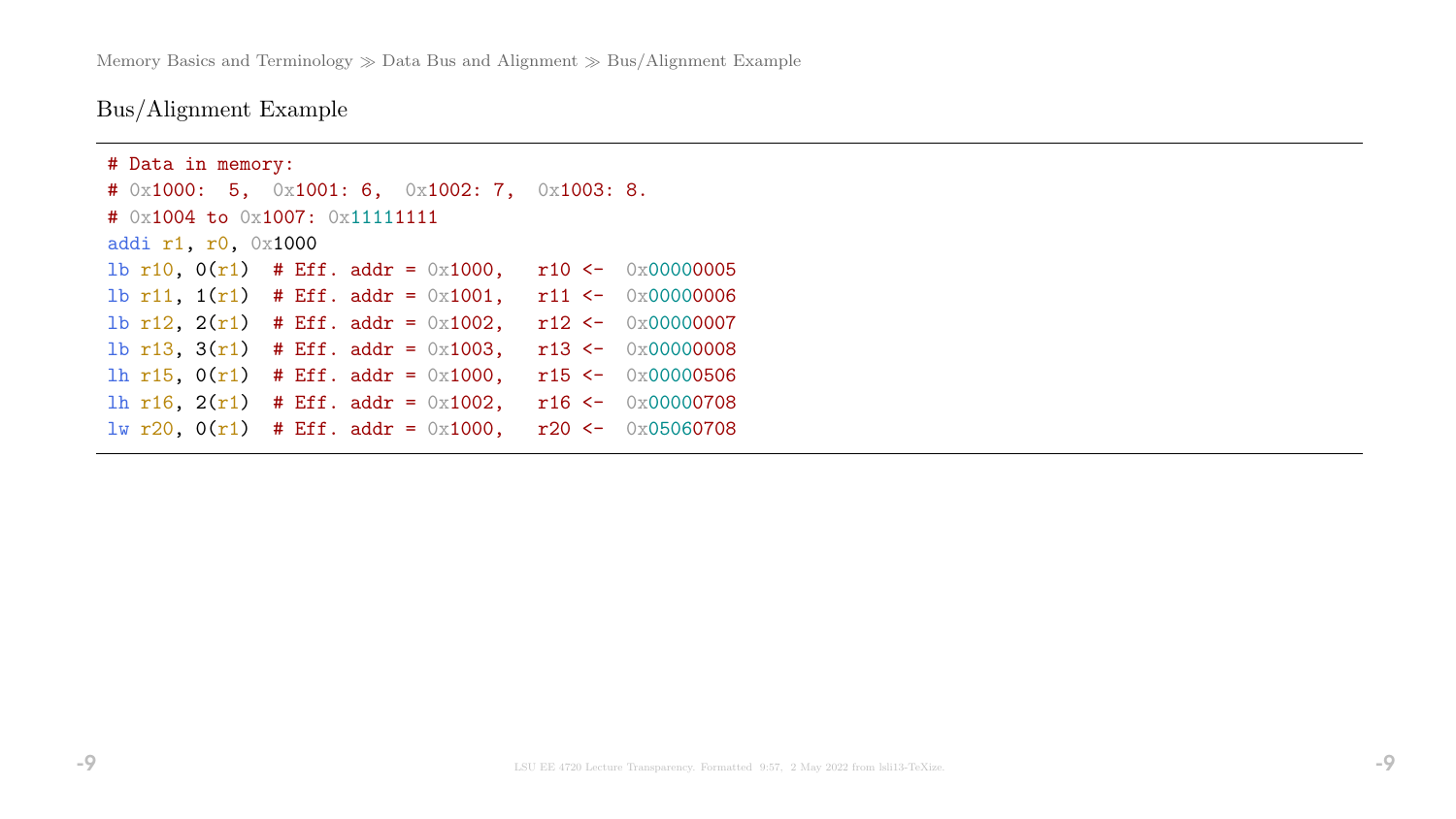Memory Basics and Terminology  $\gg$  Data Bus and Alignment  $\gg$  Bus/Alignment Example

### Relationship Between Address and Data on Bus

If  $w = c$  then data on bus is for a single address.

If  $w/c = 2$  then data on bus is for two consecutive addresses.

If  $w/c = D$  then data on bus is for D consecutive addresses.

When load instructions refer to less than  $w/c$  addresses ... ... the processor hardware extracts bits needed ... . . . using an alignment network.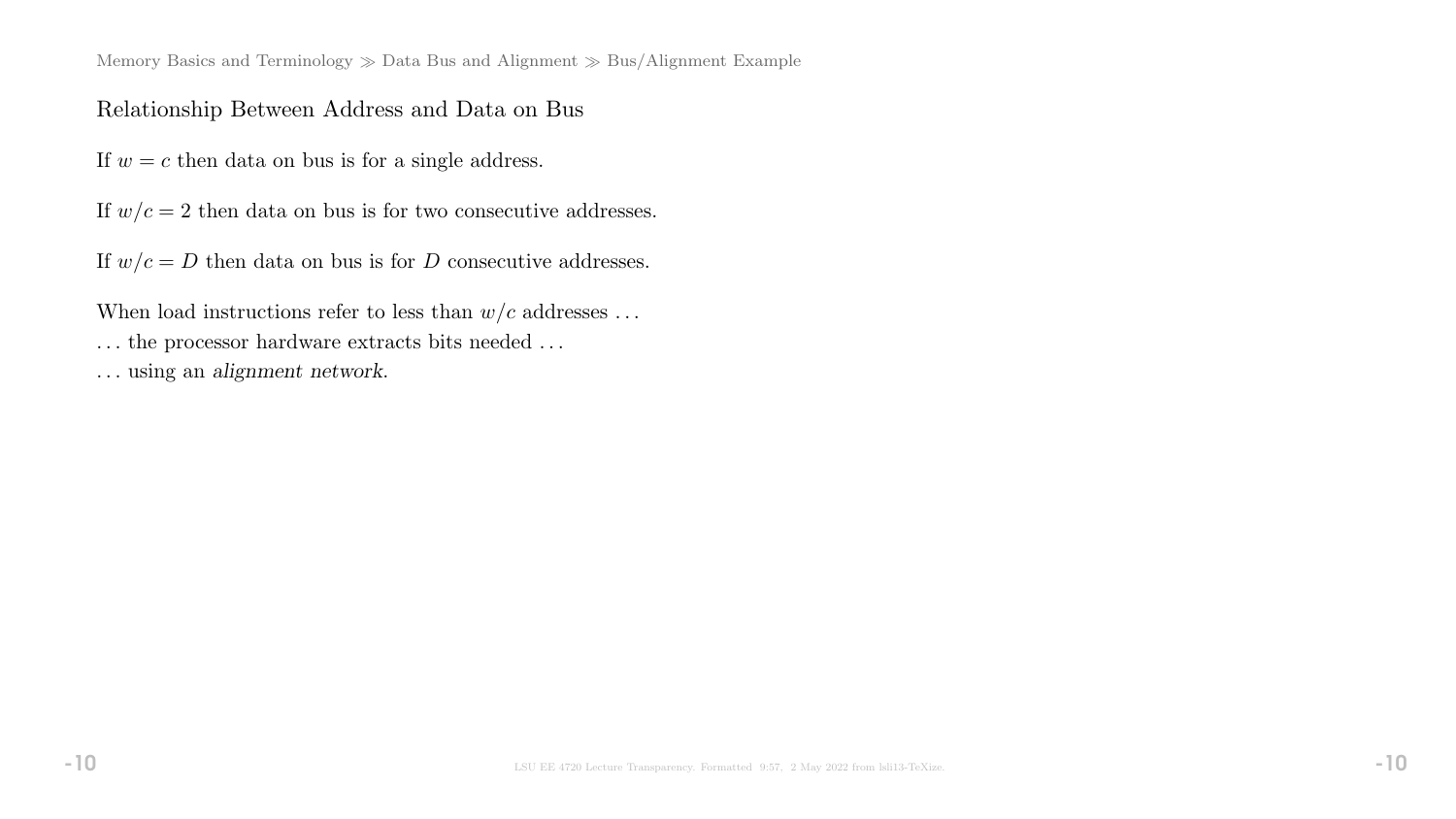Memory Basics and Terminology  $\gg$  Data Bus and Alignment  $\gg$  Alignment Network

# Alignment Network

## Alignment Network:

The hardware that shifts and pads or sign-extends data on the bus so that it can be used by the processor.

### Bus width fixed at  $w$  bits  $\dots$

. . . but instructions may expect fewer bits.

Alignment network extracts bits that instruction needs ...

... and pads unused high-order bits with zeros or sign. CPU

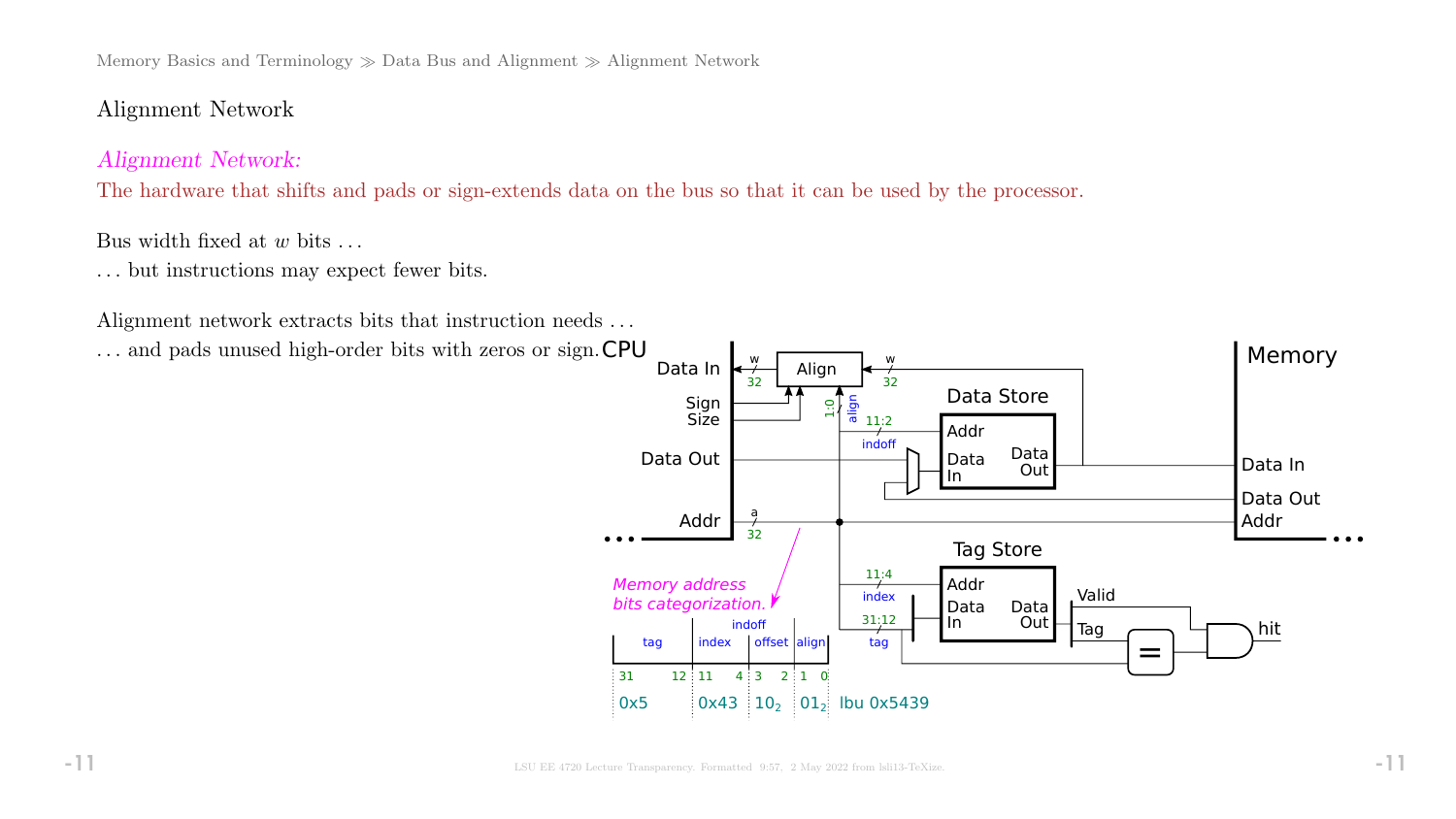Memory Basics and Terminology  $\gg$  Data Bus and Alignment  $\gg$  Alignment Network

Example: Suppose  $w = 128$  b = 16 B:

#  $r1 = 0 \times 1003$ # MEM[0x1000..0x100F] = 0x80 0x81 0x82 ... 0x8f lb  $r2$ ,  $0(r1)$  # Bus contents:  $0x80$   $0x81...0x8f$ ,  $r2$  <  $0xffffff83$ lbu r3,  $0(r1)$  # Bus contents:  $0x80$   $0x81...0x8f$ , r3<-0x83 lw r4, 1(r1) # Bus contents: 0x80 0x81...0x8f, r4<-0x84858687

For 1b alignment network extracts bits  $24:31$  from bus ... . . . padding high-order bits with 1 (MSB of 0x83).

For 1 bu alignment network extracts bits  $24:31$  from bus ... . . . padding high-order bits with 0 (unsigned load).

For  $\text{Iw}$  alignment network extracts bits  $32 : 63$  from bus ... . . . no padding since register and data are both 32 bits.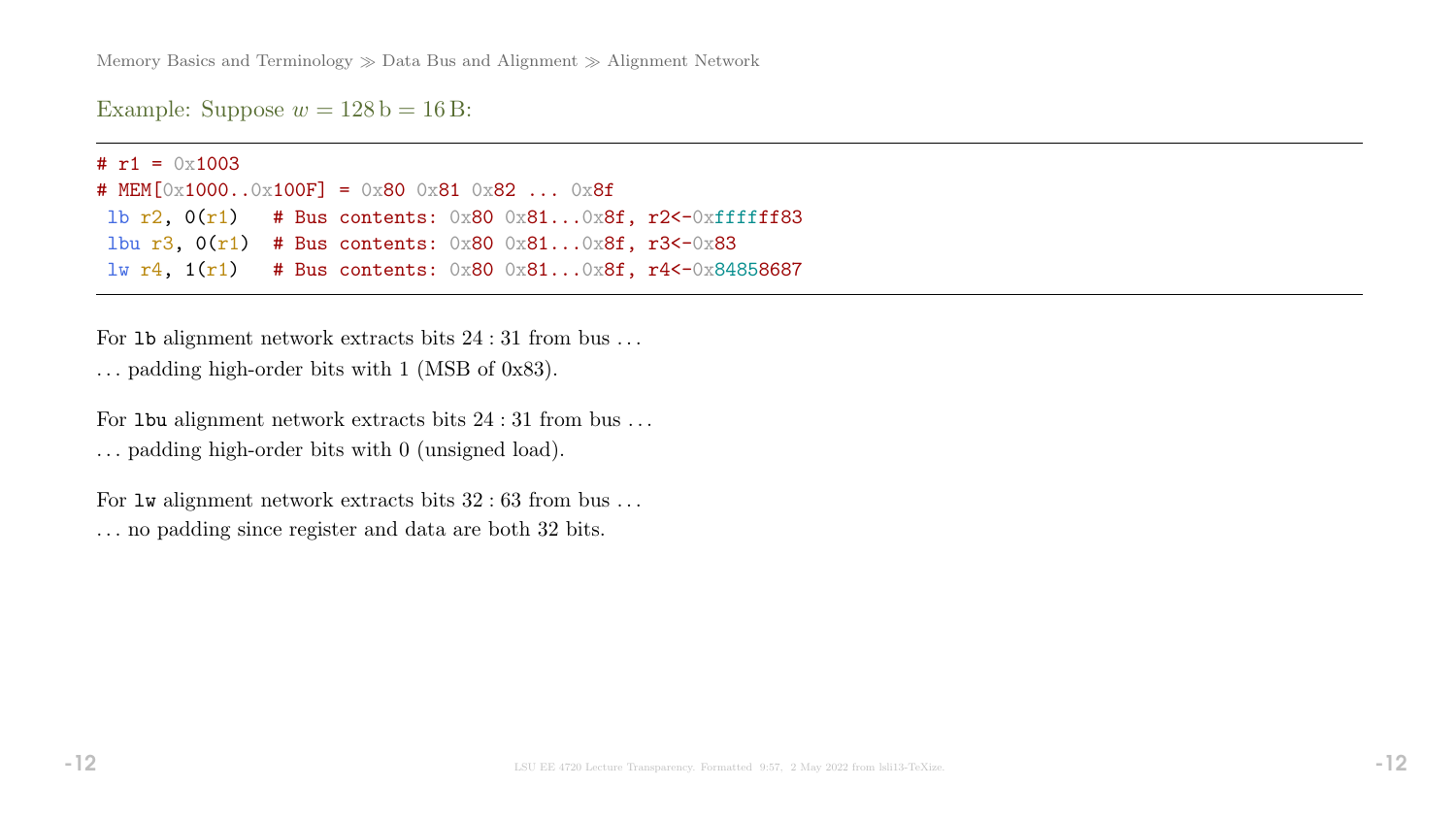Cache Overview  $\gg$  Motivation

Cache Overview

Motivation

Loads and stores are performed frequently.

Fast memory devices are expensive and size limited and ... . . . cheap memory devices are slow.

By organizing these devices into a *cache* performance  $\text{while } \omega \to \infty$ 

 $\dots$  almost as fast as expensive devices  $\dots$ 

. . . almost as cheap as slow devices.

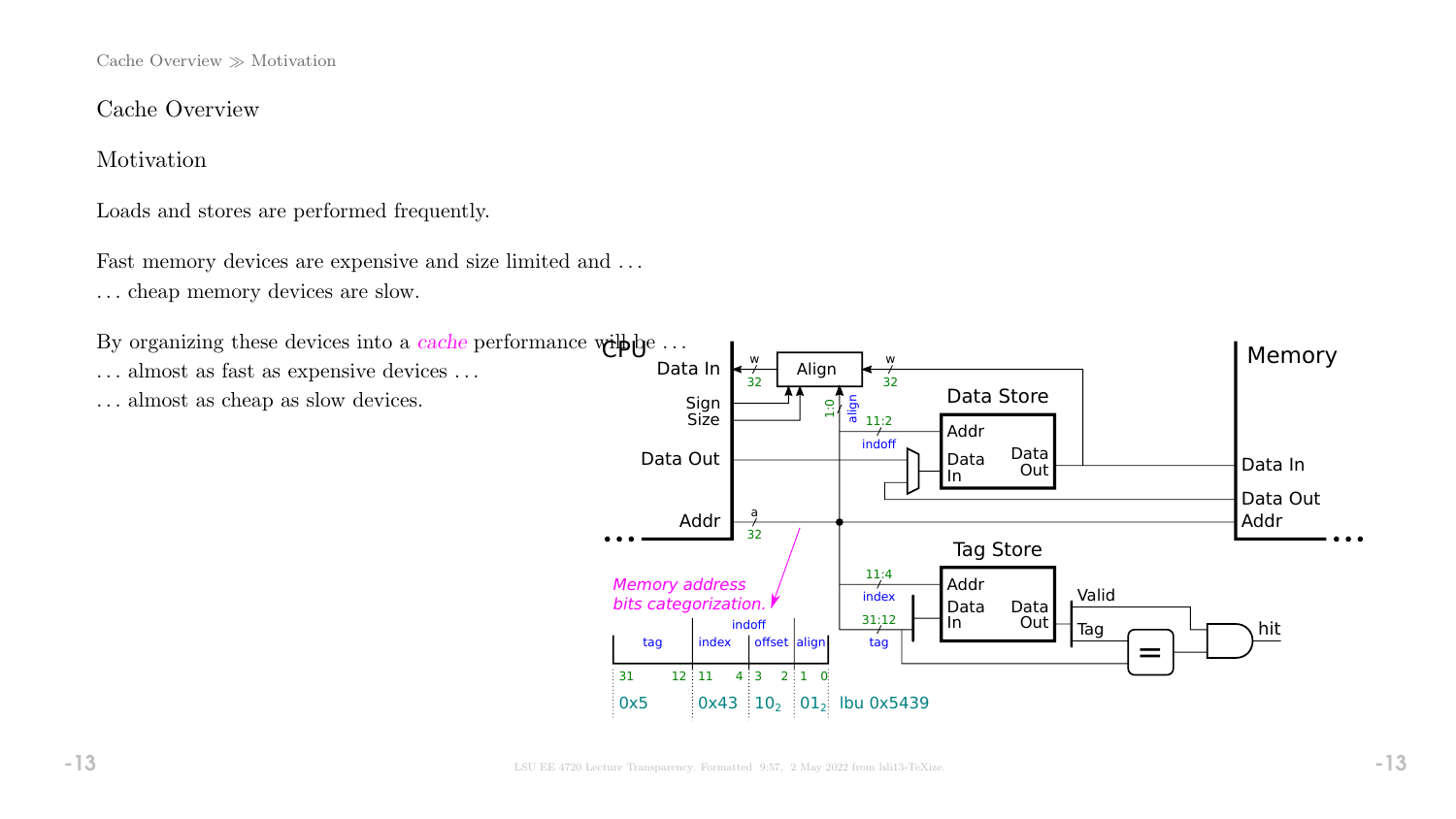Cache Overview  $\gg$  Cache Key Idea

### Cache Key Idea

Use cheap devices to implement (real part of) address space.

Use expensive devices to duplicate parts of address space.

Definition above can apply to many types of caches, e.g., disk caches.

This set concerned with main-memory caches.

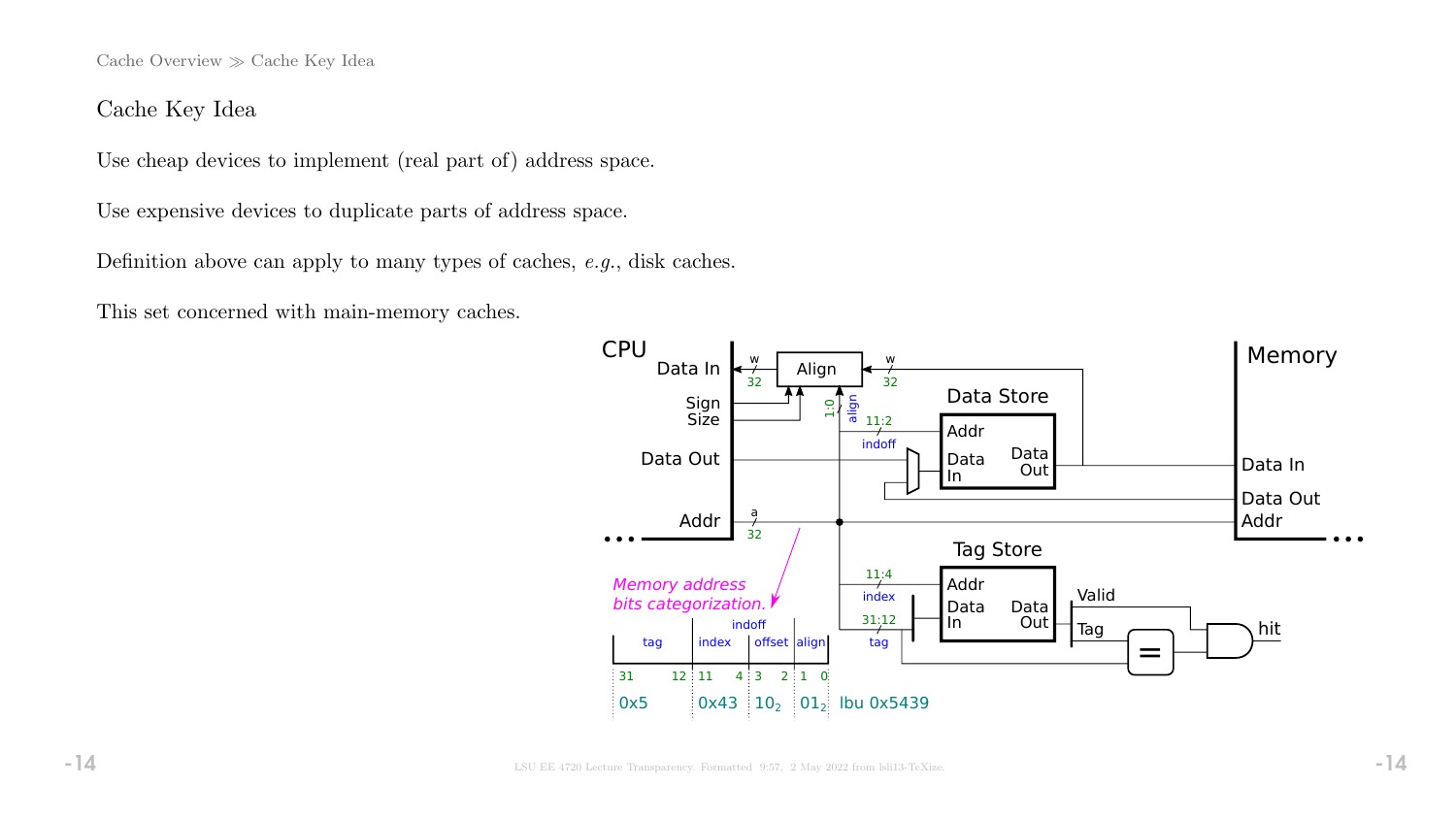Cache Overview  $\gg$  Cache Key Idea

### Cache Use

If accessed data found in expensive devices (labeled Data and Tag Store in diagram), . . . ... data will be returned quickly.

Called a hit.

If accessed data not in expensive devices . . .

- ... data copied from cheap (labeled Memory in diagram)...
- ... to expensive devices ...
- . . . and passed to processor. . .
- . . . taking much more time than a hit.

Called a miss.

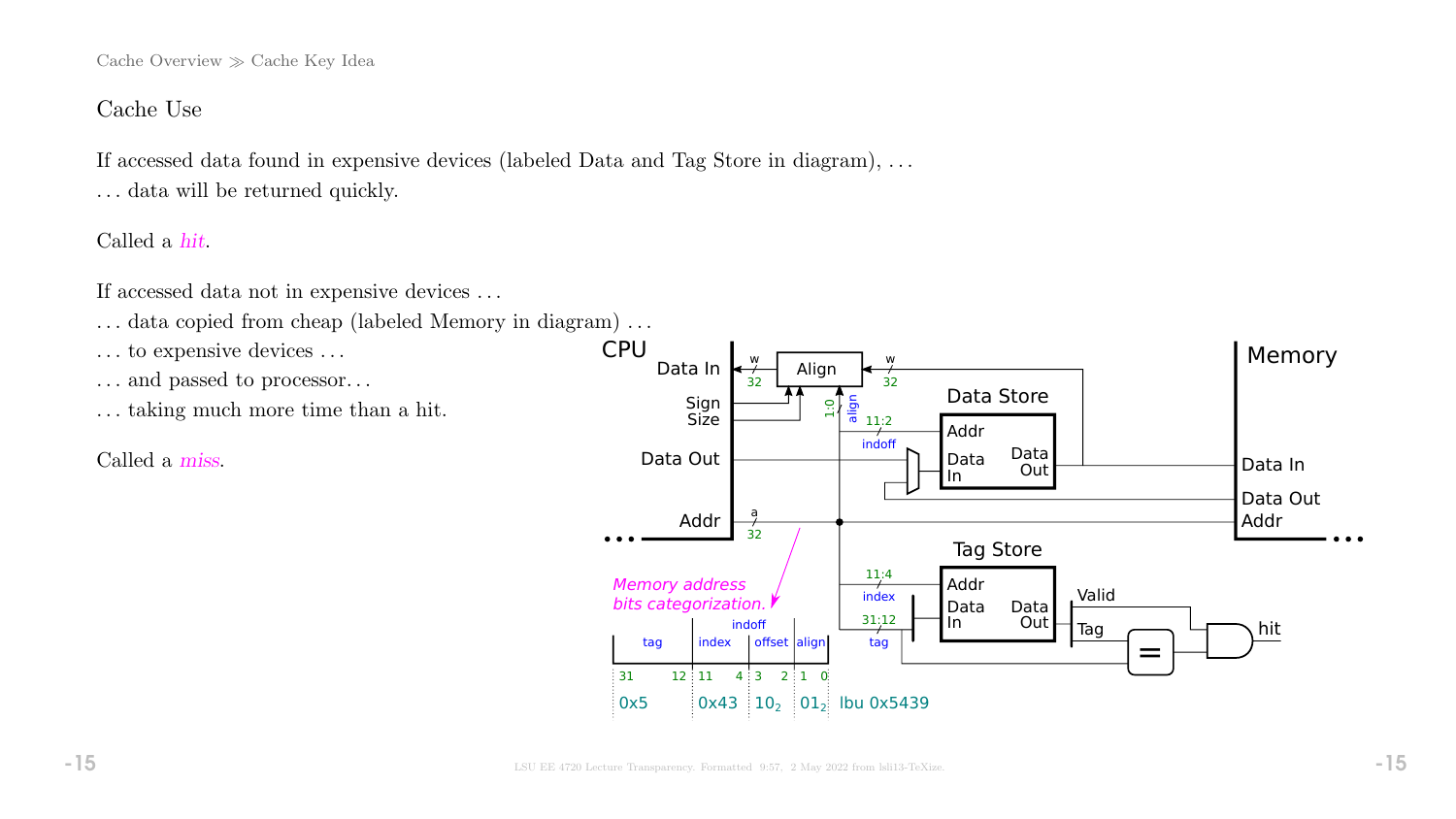# Direct-Mapped Cache

# Definitions

# Cache:

High speed storage that holds data which is normally kept in larger, slower storage. The larger storage is ordinarily accessed only after not finding data in the cache.

## Direct-Mapped Cache:

A simple cache design in which the low bits of an address determine where the data will be stored. Two addresses that are identical in their low bits but differ in the other bits cannot reside in a direct mapped cache at the same time.

# Hit:

A successful attempt to find data in a cache. The data will be available quickly.

### Miss:

An unsuccessful attempt to find data in a cache. Typically, the data will be retrieved from memory (or the next cache layer) placed into the cache, and sent to the CPU (or the previous cache layer).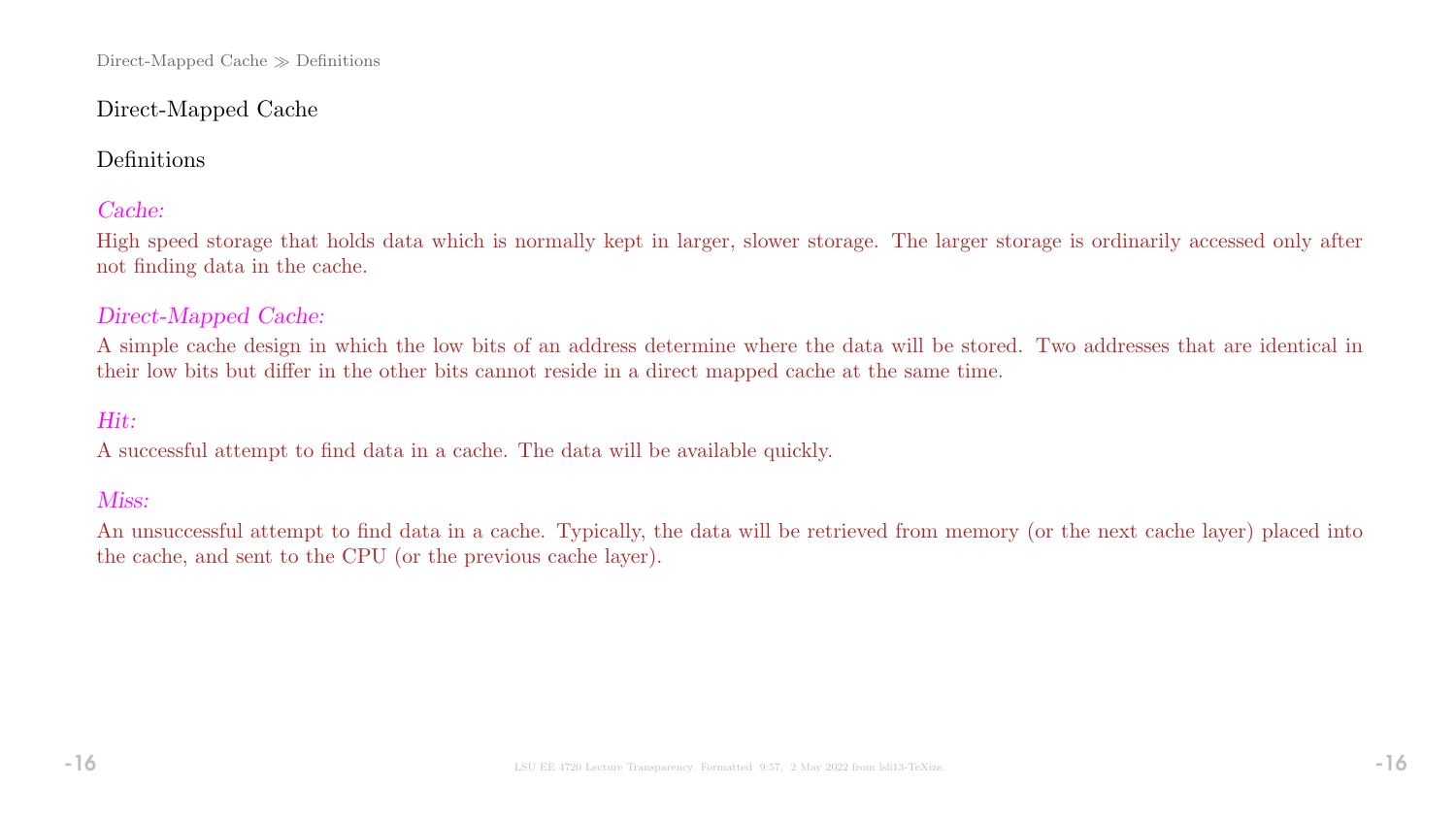Direct-Mapped Cache  $\gg$  Direct Map Cache Organization  $\gg$  Data Store

### Direct Map Cache Organization

Uses two memories, called *data store* and tag store. (Both expensive.)

### Data Store:

The cache memory used to hold cached data.

Data memory holds copies of data held by cheap devices.

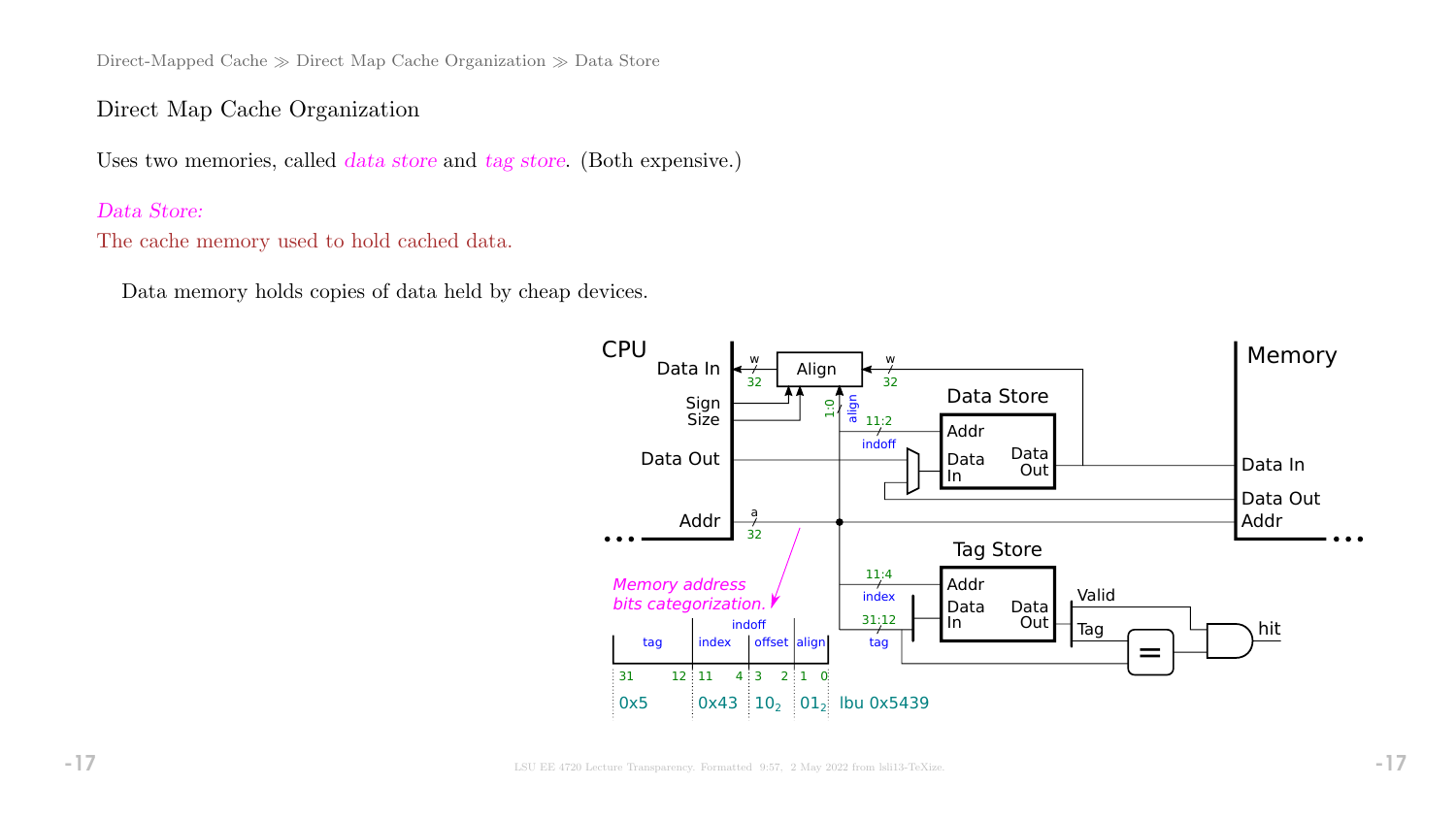Direct-Mapped Cache  $\gg$  Direct Map Cache Organization  $\gg$  Data Store

## Tag Store:

Cache memory that holds information about cached data, including part of the cached data's addresses, called a tag, and status bits.

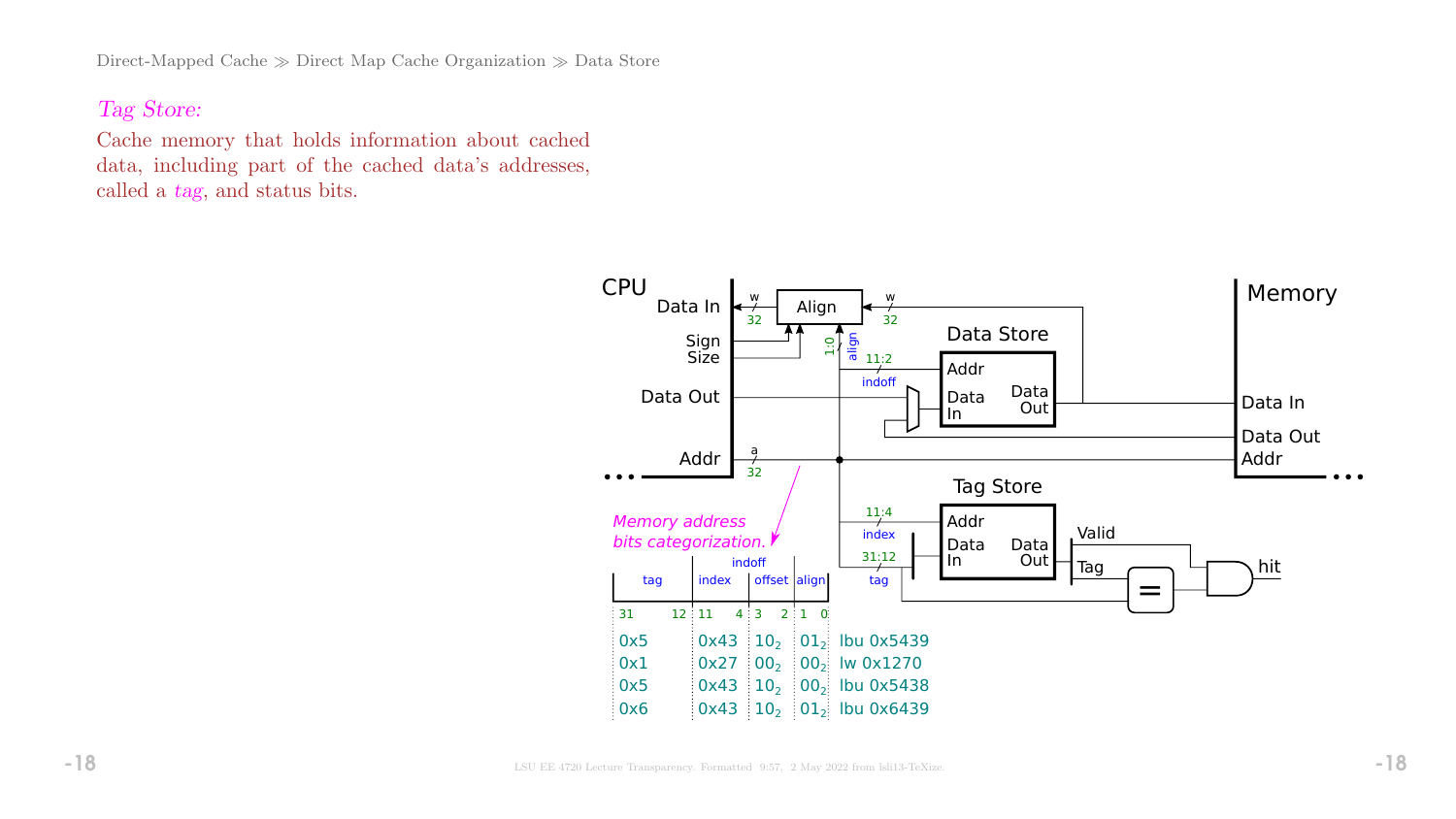Direct-Mapped Cache  $\gg$  Direct Map Cache Organization  $\gg$  Cache Lines

### Cache Lines

Line: also called a block The unit of storage in a cache.

Consists of one or more bus-width's worth of data.

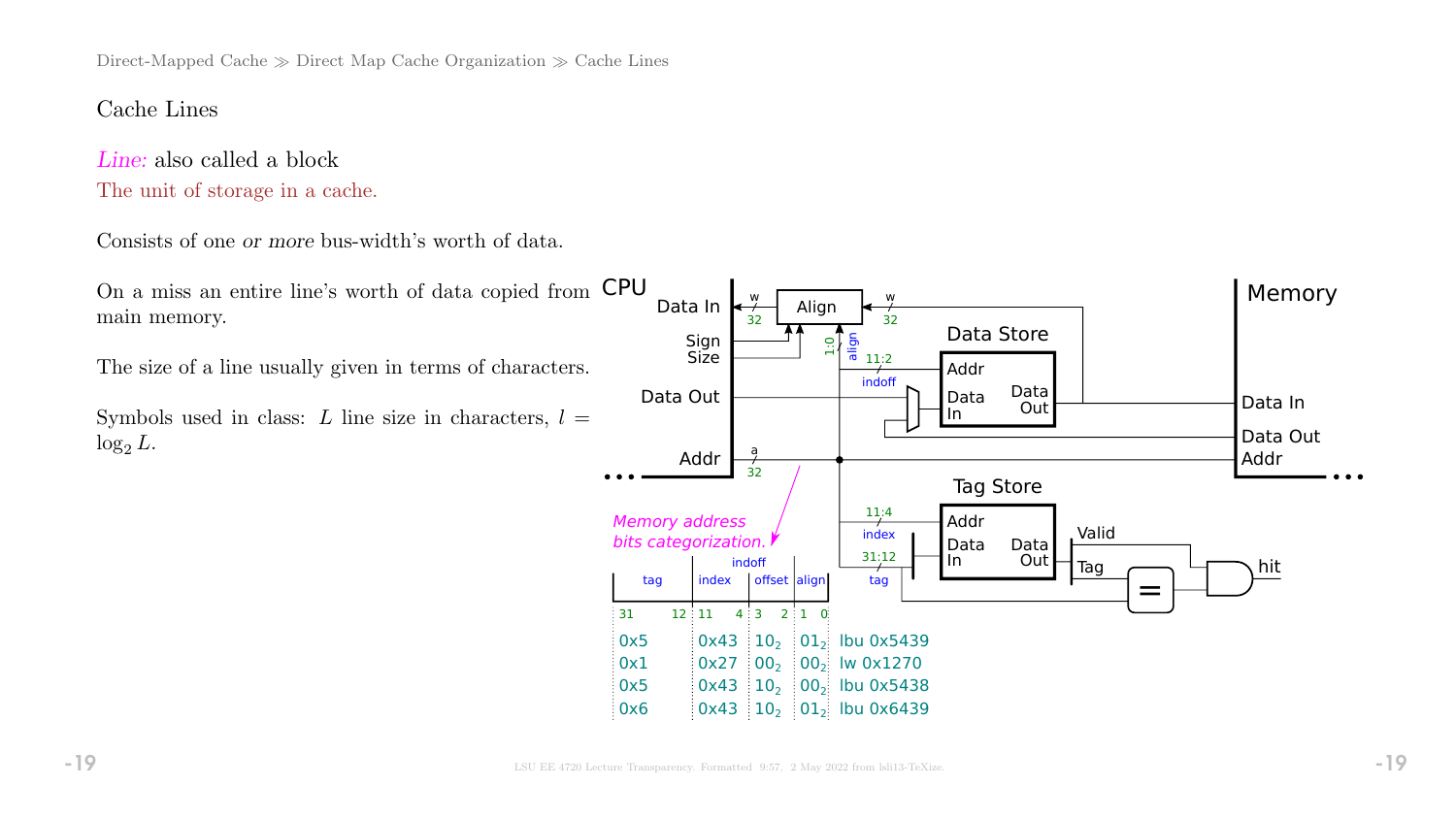Direct-Mapped Cache  $\gg$  Direct Map Cache Organization  $\gg$  Cache Sets

### Cache Sets

### Set:

Lines that share a common index.

#### Index explained further below.

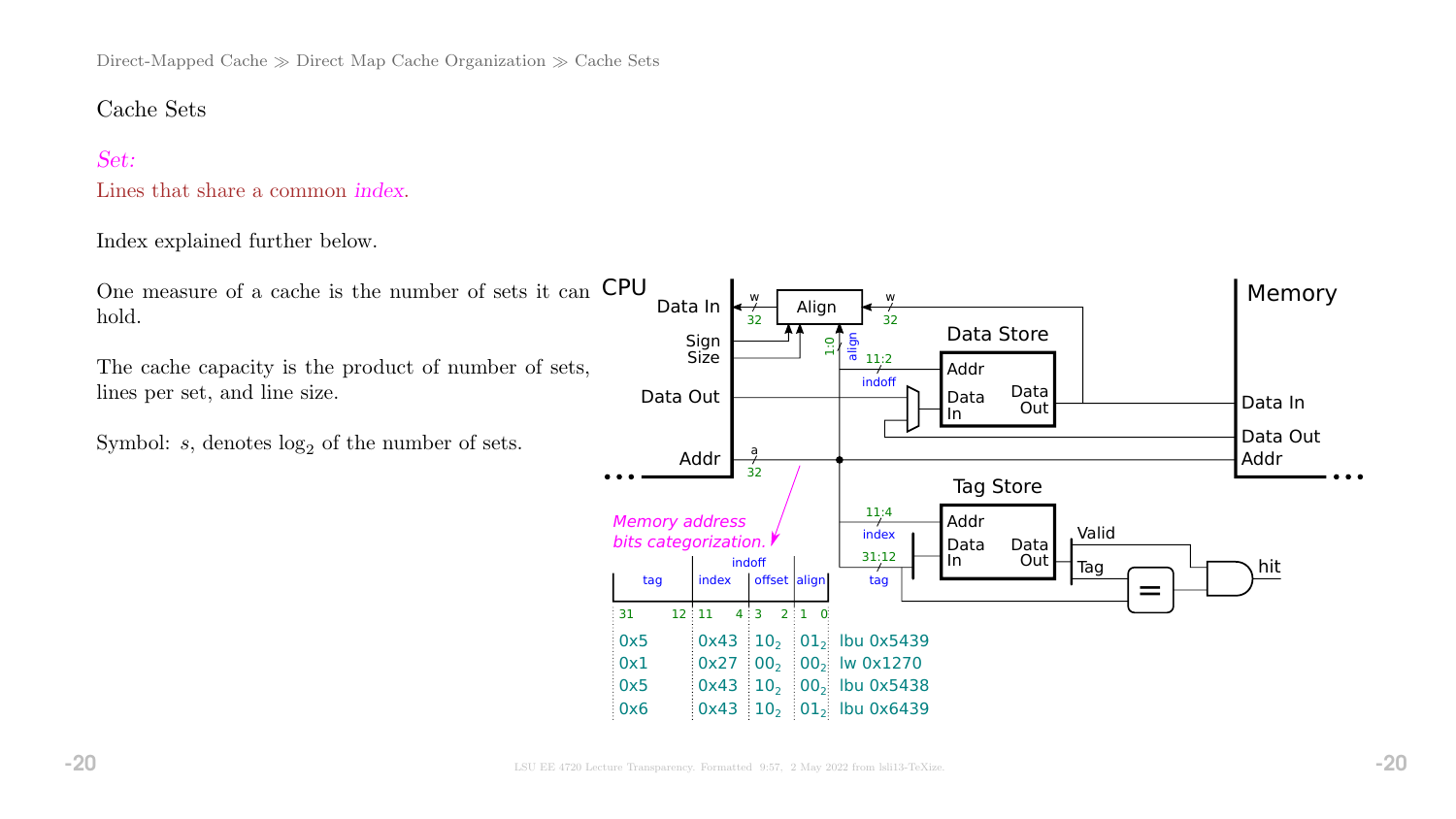Direct-Mapped Cache  $\gg$  Address and Cache Structure

## Address and Cache Structure

Address bit positions, fields, can be used to locate data in cache.

## For

a-bit address space,

 $2<sup>s</sup>$ -set cache,

 $2^l$ -character lines,

and  $d = \log_2(w/c)$  character bus width

the fields would be as follows:

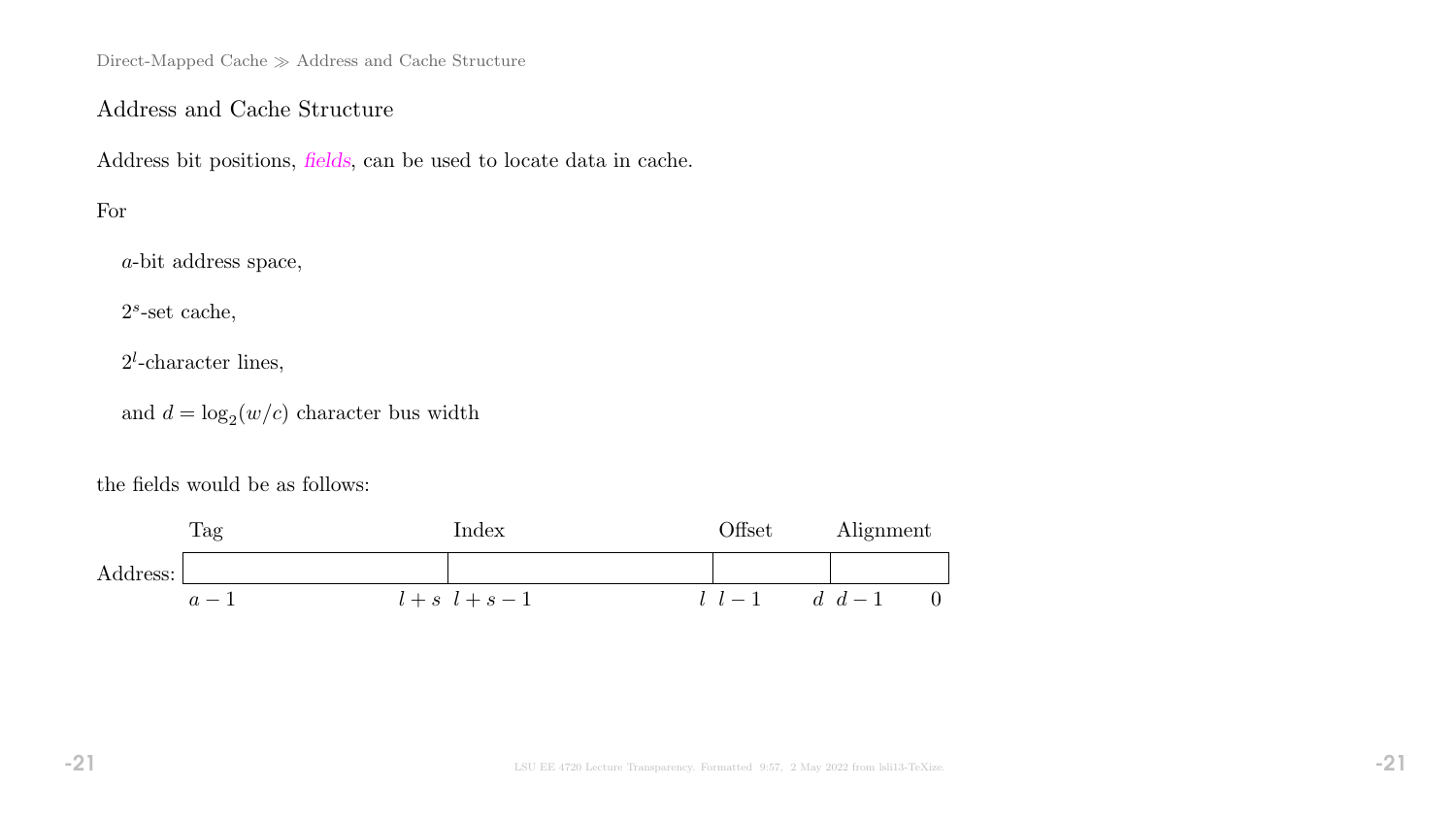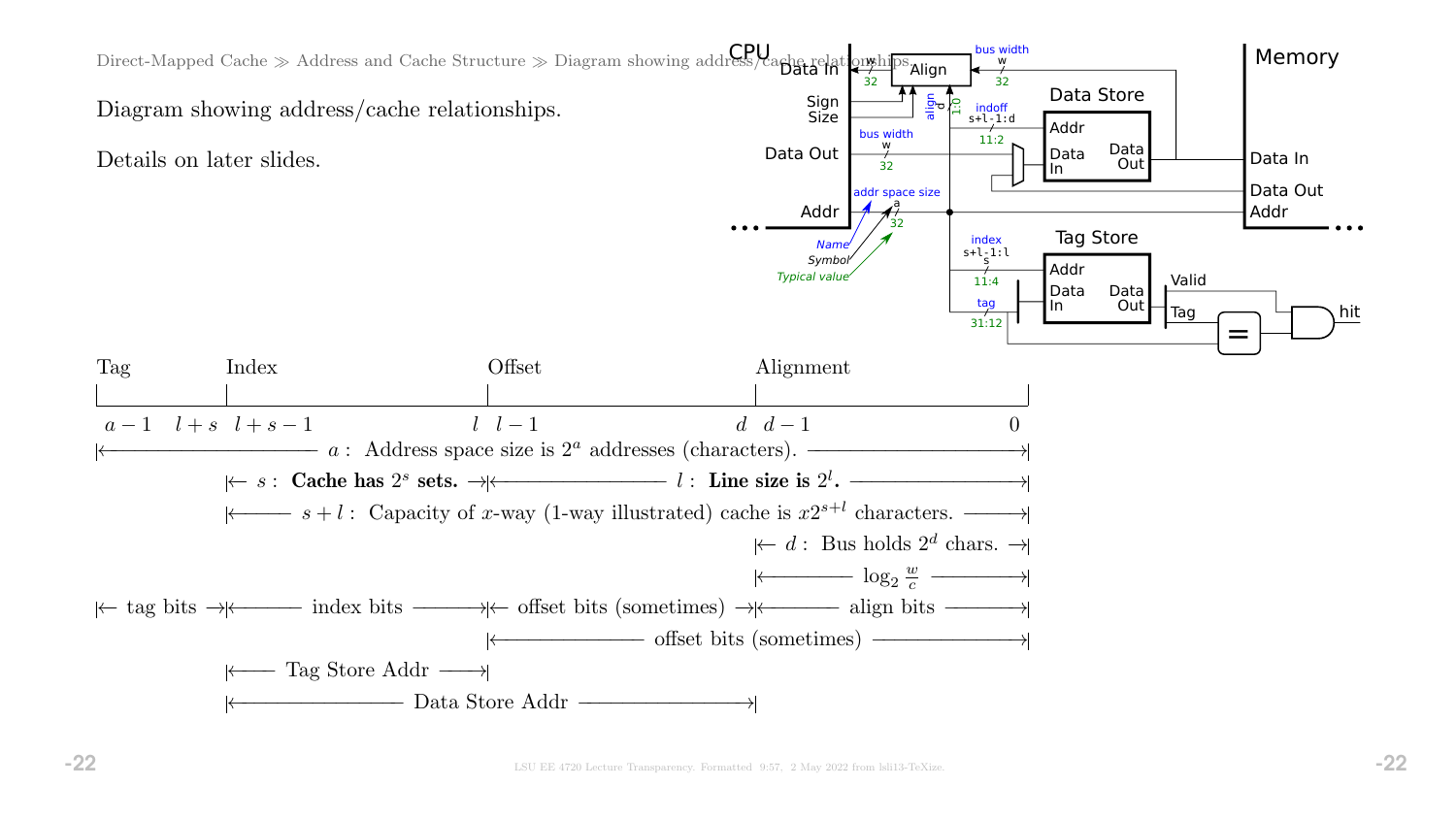### Alignment Bits:

The low-order address bits that refer to a character position on the bus.



If the 2 least significant address bits are 0 then the address refers to the first character position, bits 0:7 (assuming little-endian numbering).

If the 2 least significant address bits are 01 then the address refers to the second character position, bits 8:15, etc.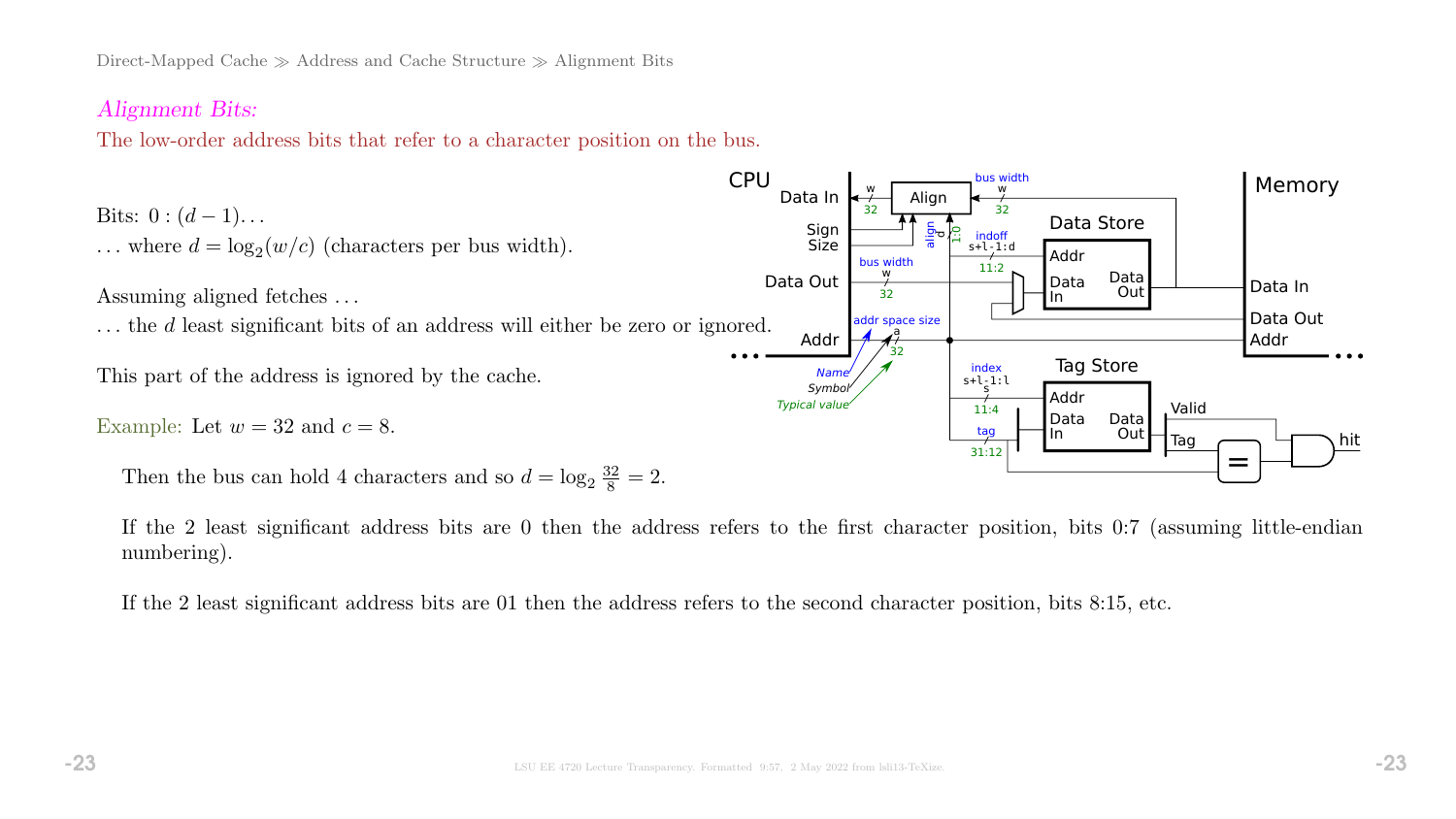Direct-Mapped Cache  $\gg$  Address and Cache Structure  $\gg$  Tag

## Offset:

The low-order address bits that refer to a character position within a line.

Bits:  $d : (l - 1)$ ,

(A line can hold more than one bus-width worth of data.)

This and the index are used to look up the data in each of the data memories.

These bits are labeled "offset" in figure 5.8. Two of those five bits are offset bits as defined here and are shown connected (along with index) to the address inputs of the data memories.

### Index:

The address bits, adjacent to the offset, that specify the cache set to be accessed.

Bits:  $l : (l + s - 1)$ 

Used to look up a tag in each of the tag memories.

Along with the offset, used to look up the data in each of the data memories.

These are labeled "index" in figure 5.8 and are shown connecting to the data and tag memories.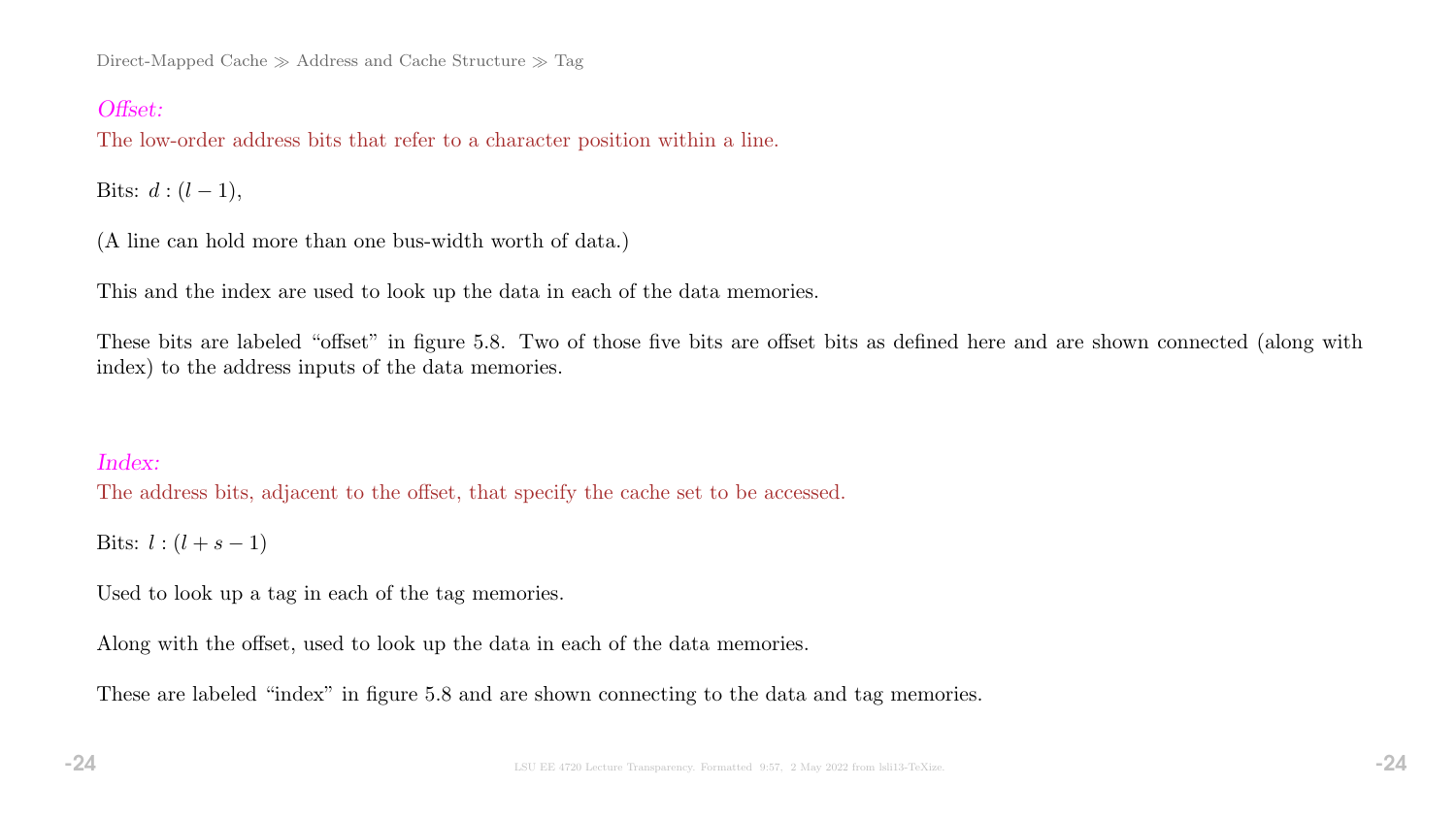Direct-Mapped Cache  $\gg$  Address and Cache Structure  $\gg$  Tag

### Tag:

The address bits that are neither index nor offset bits.

Bits:  $(l + s) : (a - 1)$ 

An address bit is either an offset bit, an index bit or a tag bit.

Tag bits are stored in tag memories.

They are later are retrieved and compared to the tag of the address being accessed.

There is a hit if a tag matches and the corresponding valid bit is 1.

Labeled "tag" in figure 5.8. The figure omits the data-in port to the tag memories, which is used for writing a new tag and valid bit on cache replacement.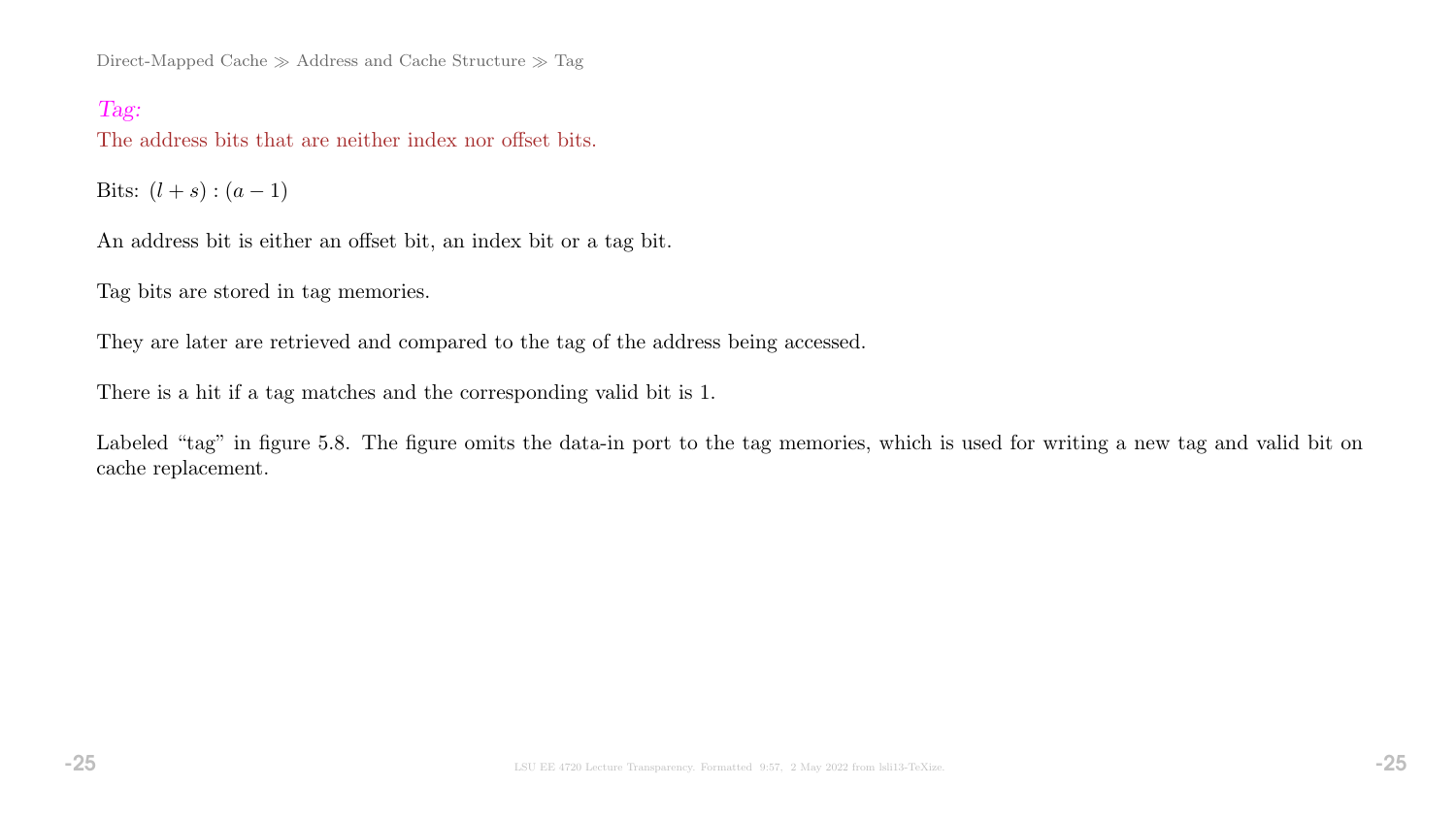Direct-Mapped Cache  $\gg$  Tag Store Information

# Tag Store Information

Tag Store

Memory with one entry for each line.

Each entry holds ...

 $\dots$  tag (high-order part of line address)  $\dots$ 

 $\ldots$  valid bit (indicating that line is in use)  $\ldots$ 

. . . dirty bit (in write-back caches, indicating higher levels not updated).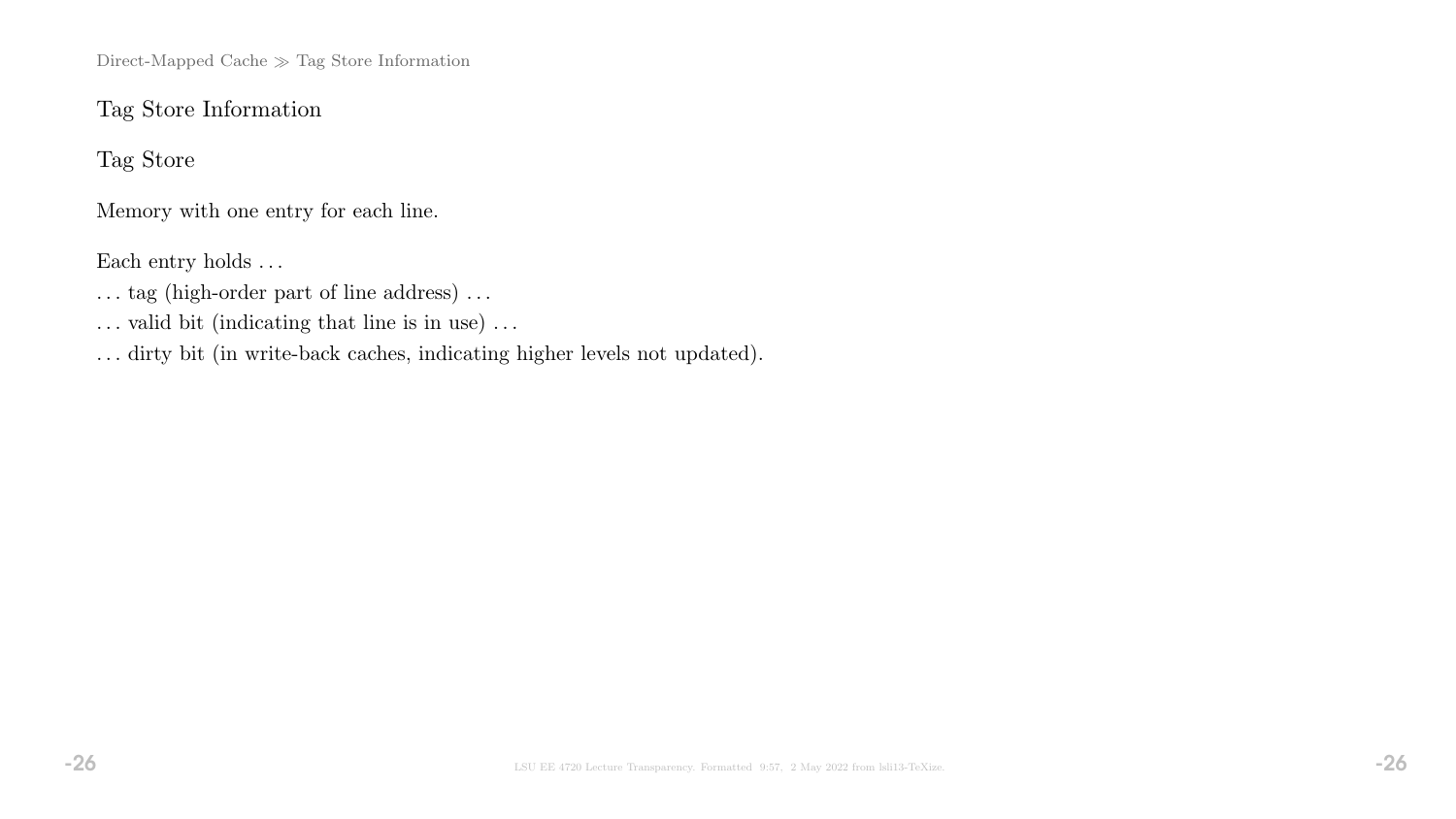



### **FIGURE 5.11 Miss rate versus block size for five different-sized caches.**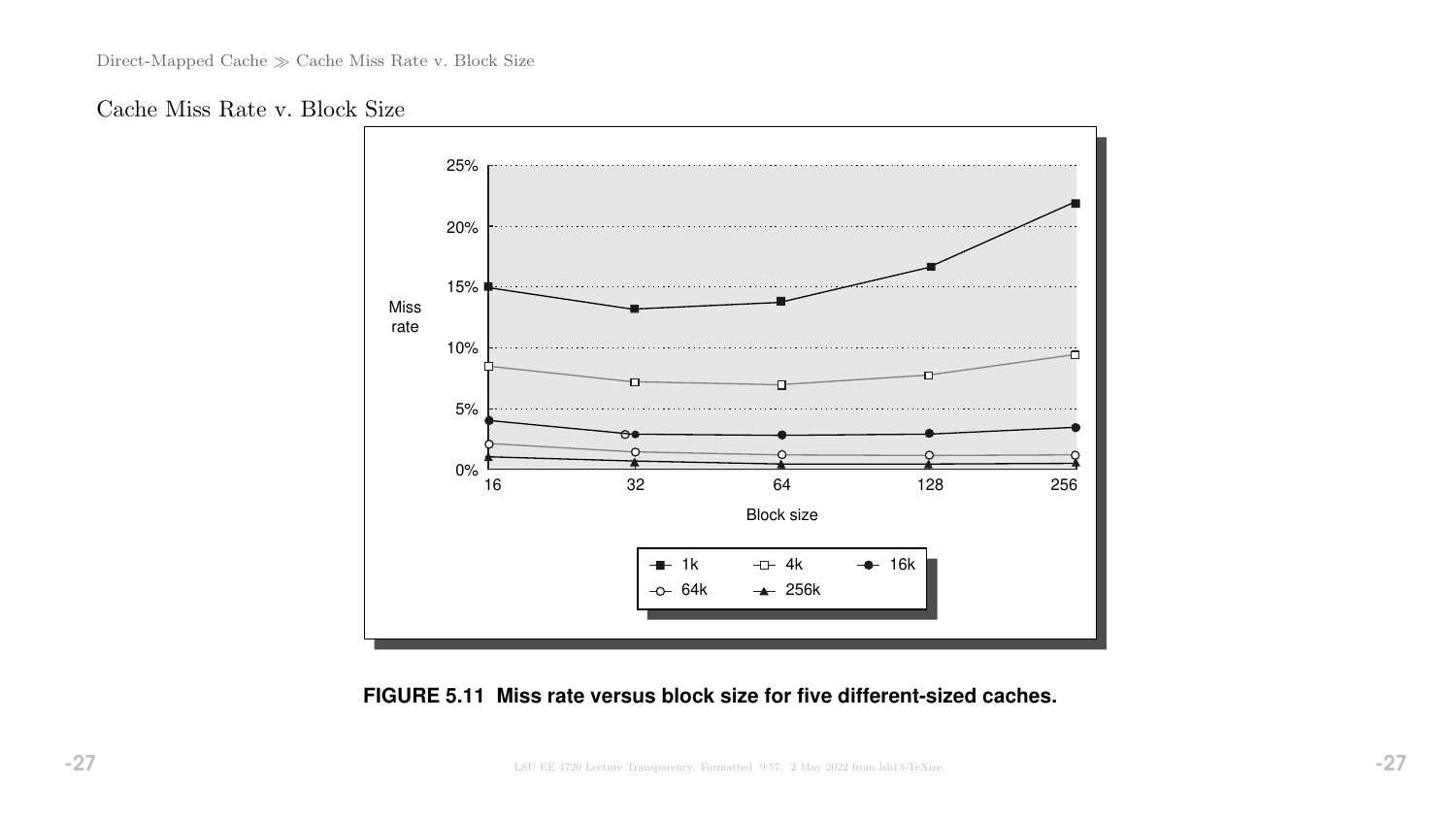Program Analysis  $\gg$  Goals

## Program Analysis

### Goals:

Determine hit ratio for a given piece of code.

Determine minimum cache size needed to achieve some given hit ratio.

Tune code so that it performs well (or poorly :->) on a given cache.

### Typical Procedure

Determine sequence of memory addresses that code will access.

Split addresses into tag, index, and offset parts.

Use tag, index, and offset of an address to determine if outcome is a hit.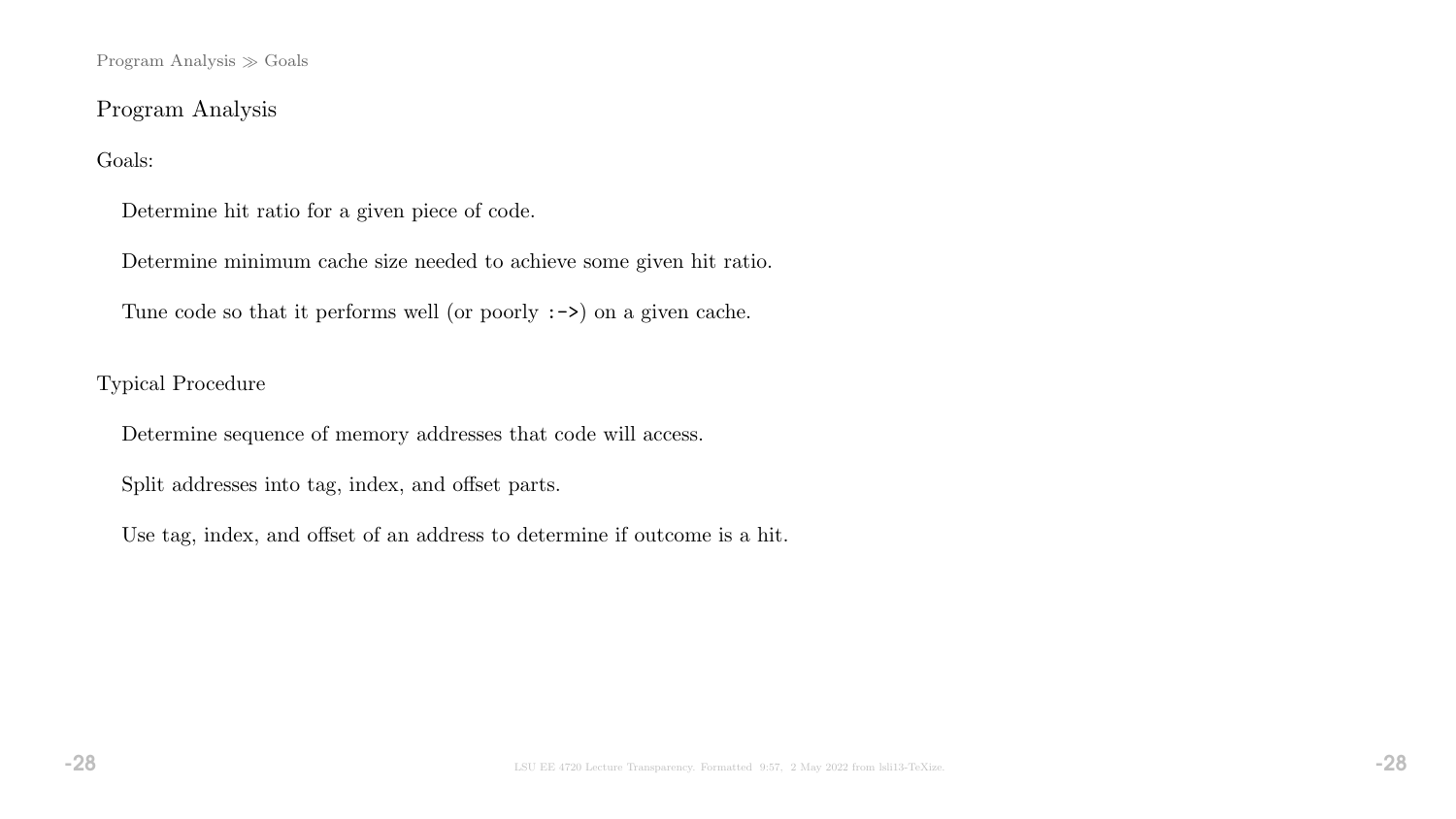Program Analysis  $\gg$  Simple Sequential Access

### Simple Sequential Access

The Program:

int sum =  $0$ ; int  $a = 0x2000000;$  // sizeof(int) == 4 for ( int i=0; i < 1048576; i++ ) sum += a[ i ];

First, lets review the address of  $a[i]$ :

Given in program the address of  $a[0]$  is 0x2000000.

Following C syntax, let  $&a[0]$  denote the address of  $a[0]$ .

Since each element of a is 4 bytes (see the size of comment)... ... the  $\&a[1]$  is 0x2000004,  $\&a[2]$  is 0x2000008, ... ... generalizing,  $&a[i]$  is 0x2000000 + 4  $*$  i.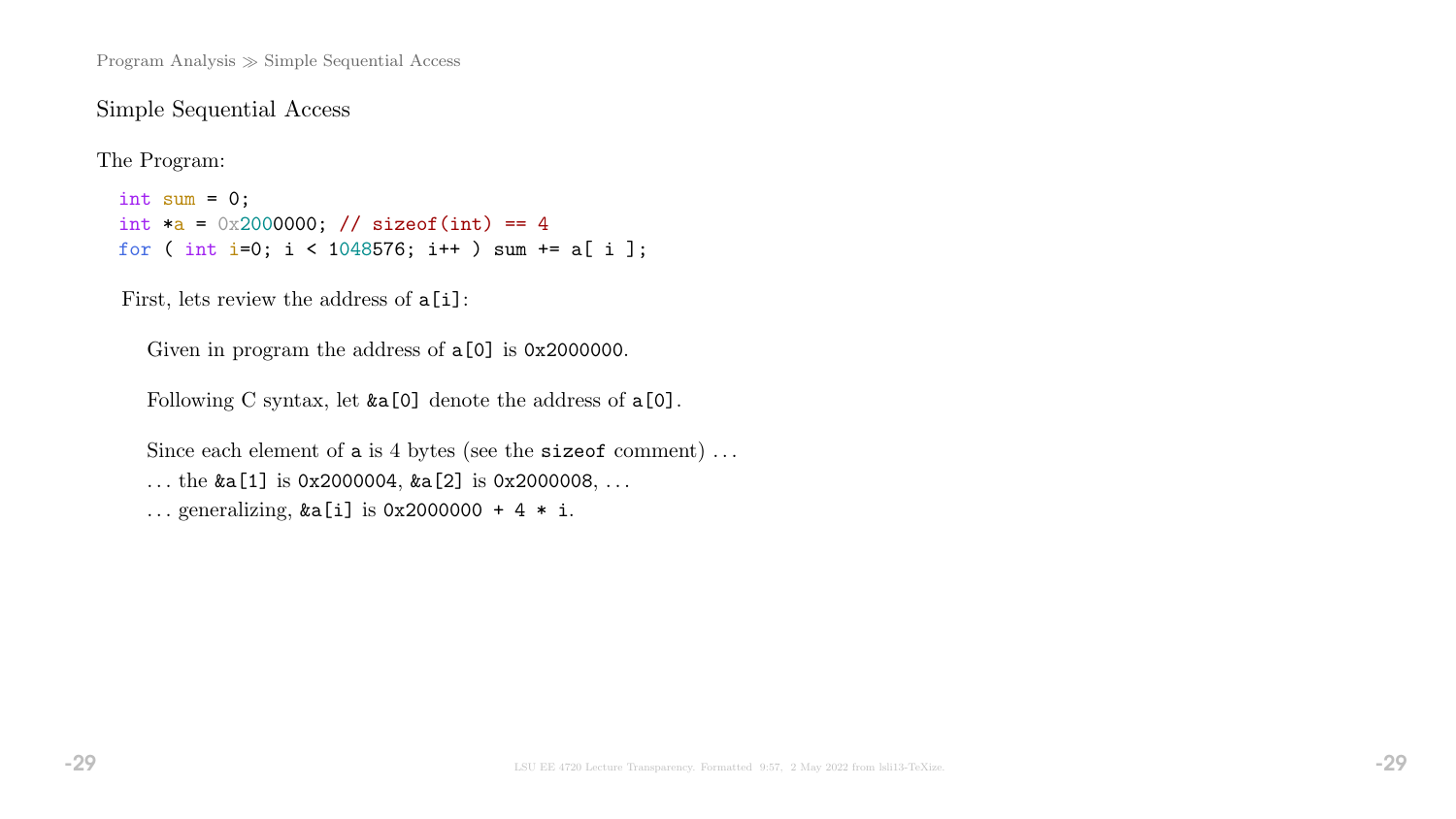Program Analysis  $\gg$  Simple Sequential Access

The Program:

```
int sum = 0;
int a = 0x2000000; // sizeof(int) == 4
for ( int i=0; i < 1048576; i++ ) sum += a[ i ];
```
Behavior on a Cold (empty) Direct Mapped Cache with Line Size L

Let L denote the line size.

First access will miss, bringing in one line of data, ... ... consisting of L bytes  $(L/4$  elements of a).

If  $\&a[0]$  is a multiple of L, then  $\&a[0]$  is the first element of the line.

The next  $L/4 - 1$  access (to a[1] through a[L/4-1]) will hit.

This pattern will continue, for a hit ratio of  $\frac{L/4-1}{L/4}$ .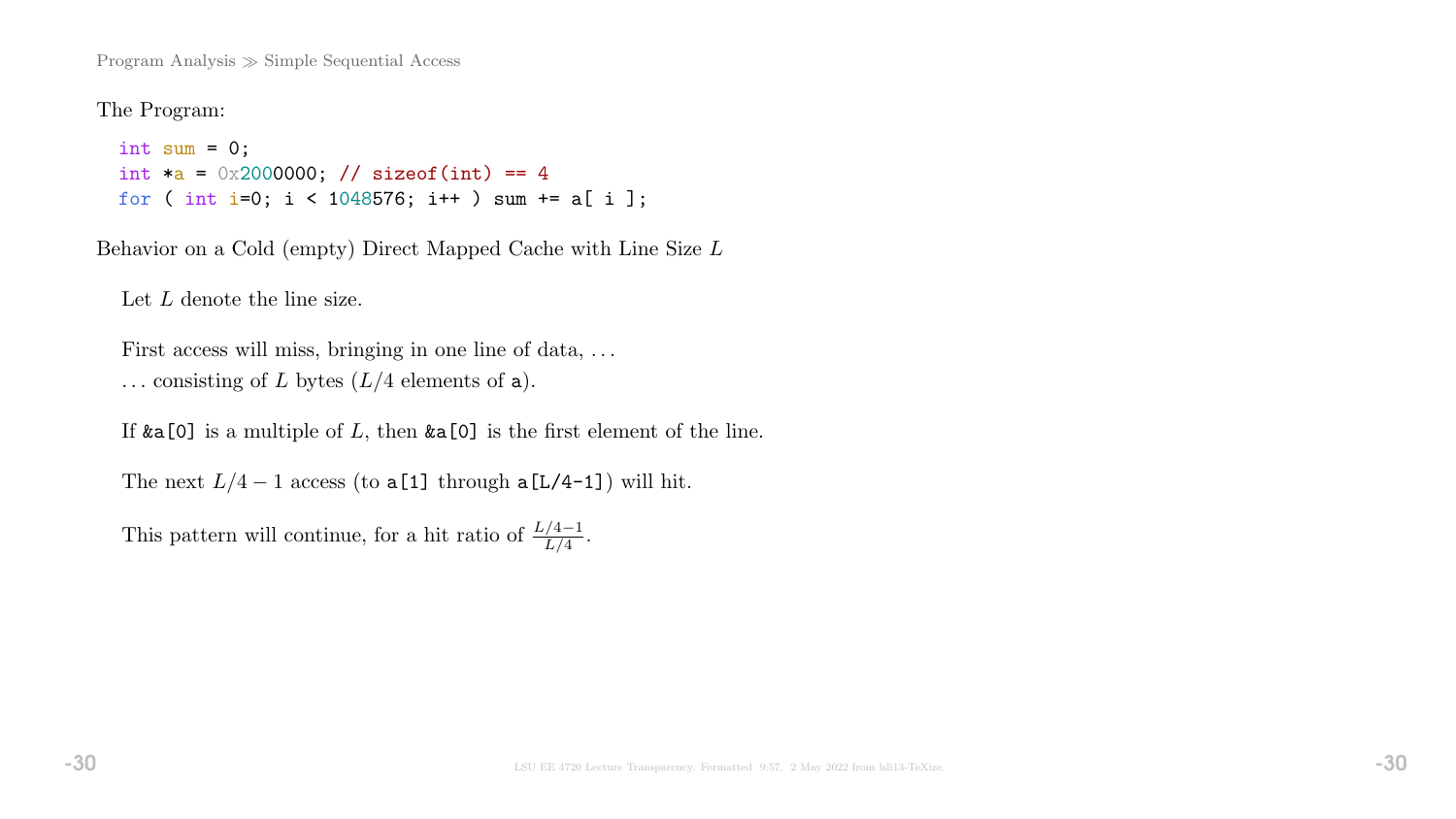#### Cache Write Options

# Cache Write Options

# Write Through:

A cache feature in which memory (or a higher-level cache) is updated on every store, even if the write address is cached.

# Write Back:

A cache feature in which memory is not accessed on a write hit. Data is written into the cache and is only written into memory when the line is replaced.

A cache is either write through or write back.

# Write Allocate:

A cache feature in which data is written into a cache (perhaps replacing a line) after a write miss. (See write around.)

## Write Around: or No-write allocate

A cache feature in which on a cache miss data is written to memory and not into the cache.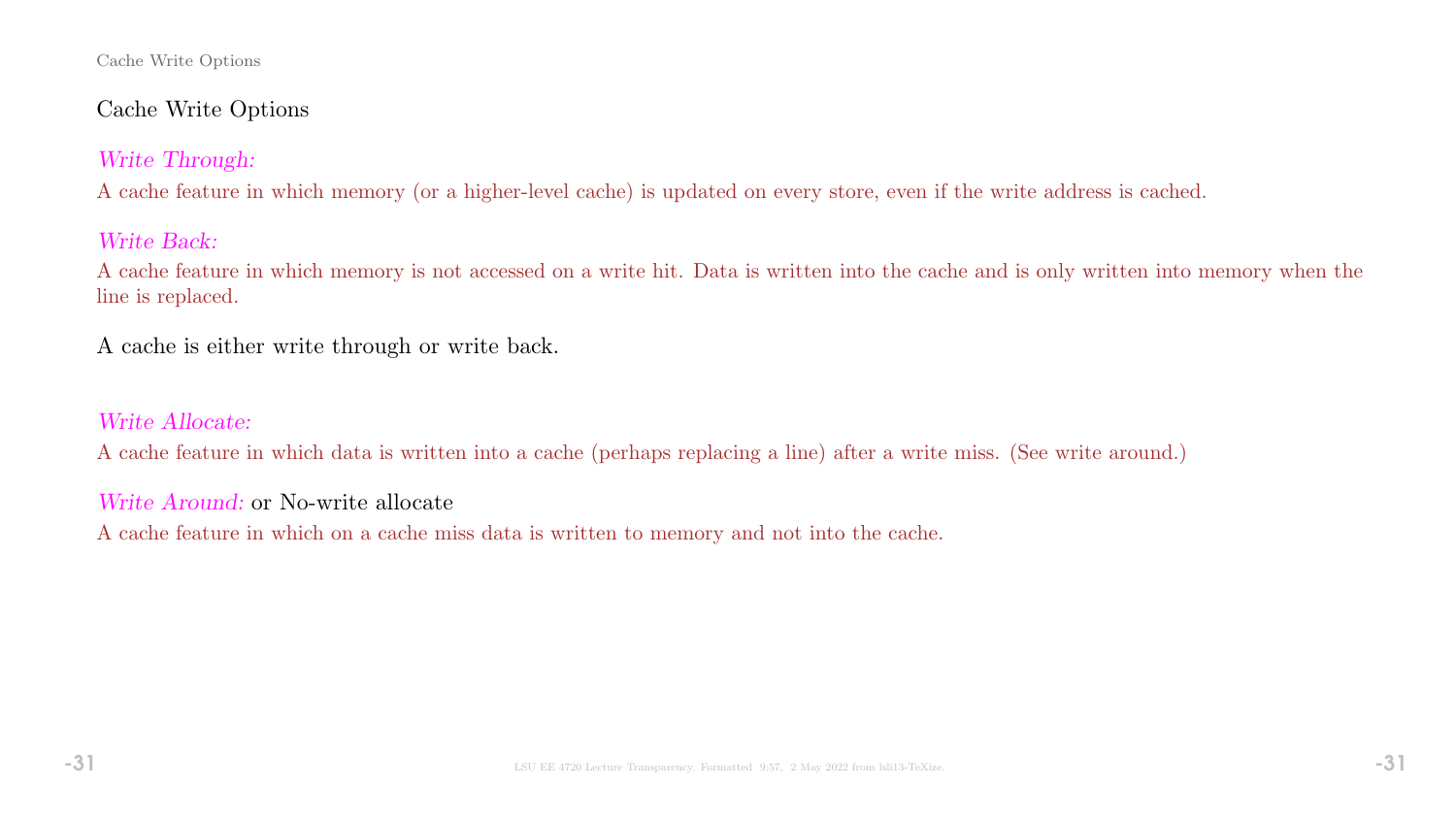## Set-Associative Cache

Motivation

A direct-mapped cache can store no more than one line with a particular index.

Poor performance when program frequently accesses two lines with same index.

Example, 4 kiB cache, line size  $L = 2^l = 2^8$ , number of sets  $2^s = 2^4 = 16$ .

```
extern char *a; // Big array, allocated elsewhere.
for ( int i=0; i<1024; i++ ) {
 int b = a[i]; // At most one hit.
 int c = a[i + 0x1000]; // Always misses.
 d == b + c;
}
```
Note, hit rate much better if cache size doubled . . .

... or using a set-associative cache of same or smaller size.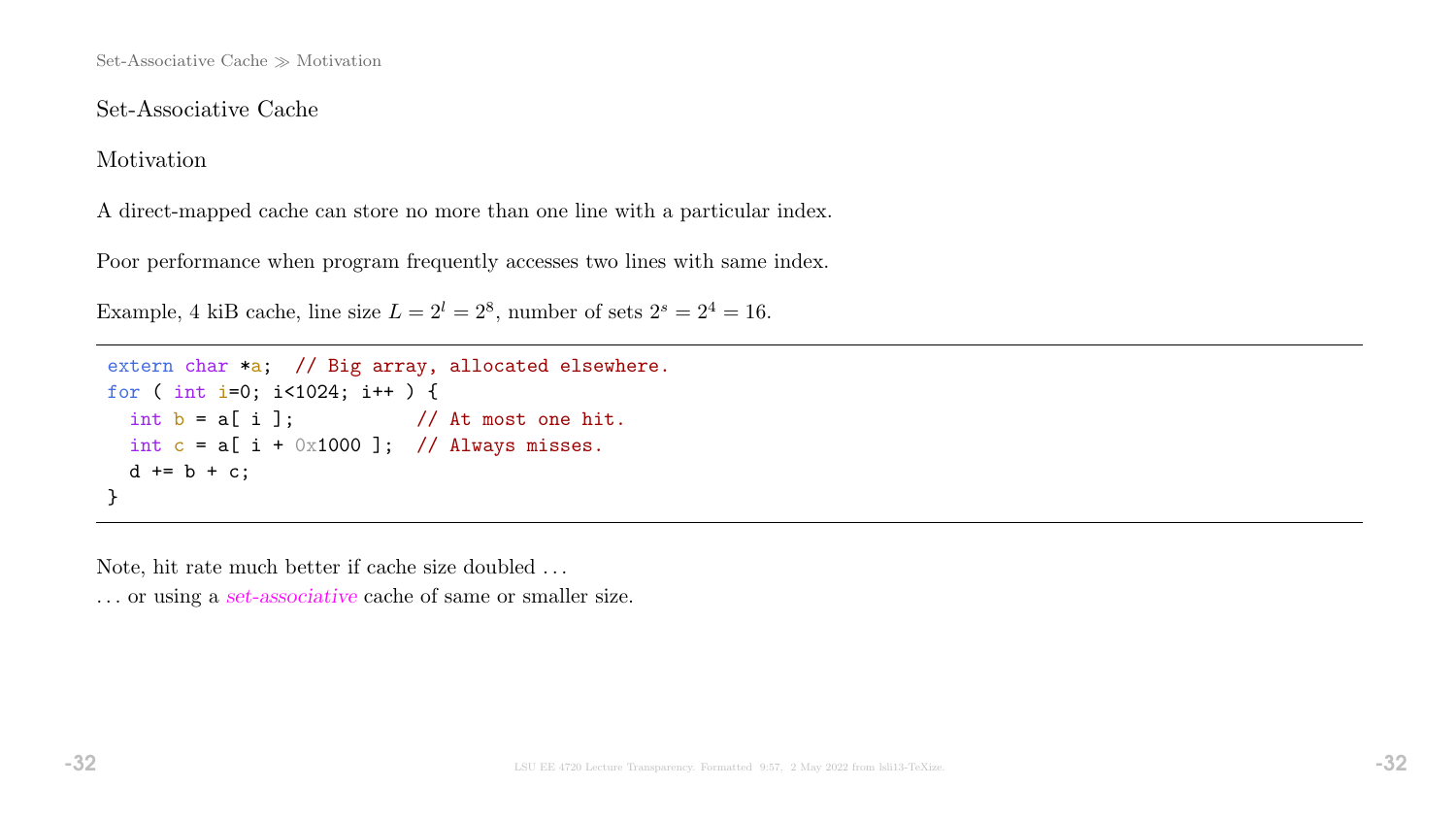# Key Ideas

Start with x direct-mapped caches  $\dots$ 

 $\ldots$  each direct-mapped cache called a  $way \ldots$  $\dots$  and the cache is called x-way set-associative  $\dots$  $\ldots$  the cache has an associativity of x.

### Illustration shows two ways.

In typical set-associative caches . . . . . . associativity from 2 to 16.

Simultaneously look up line in each way.

Can hold  $x$  lines with same index.

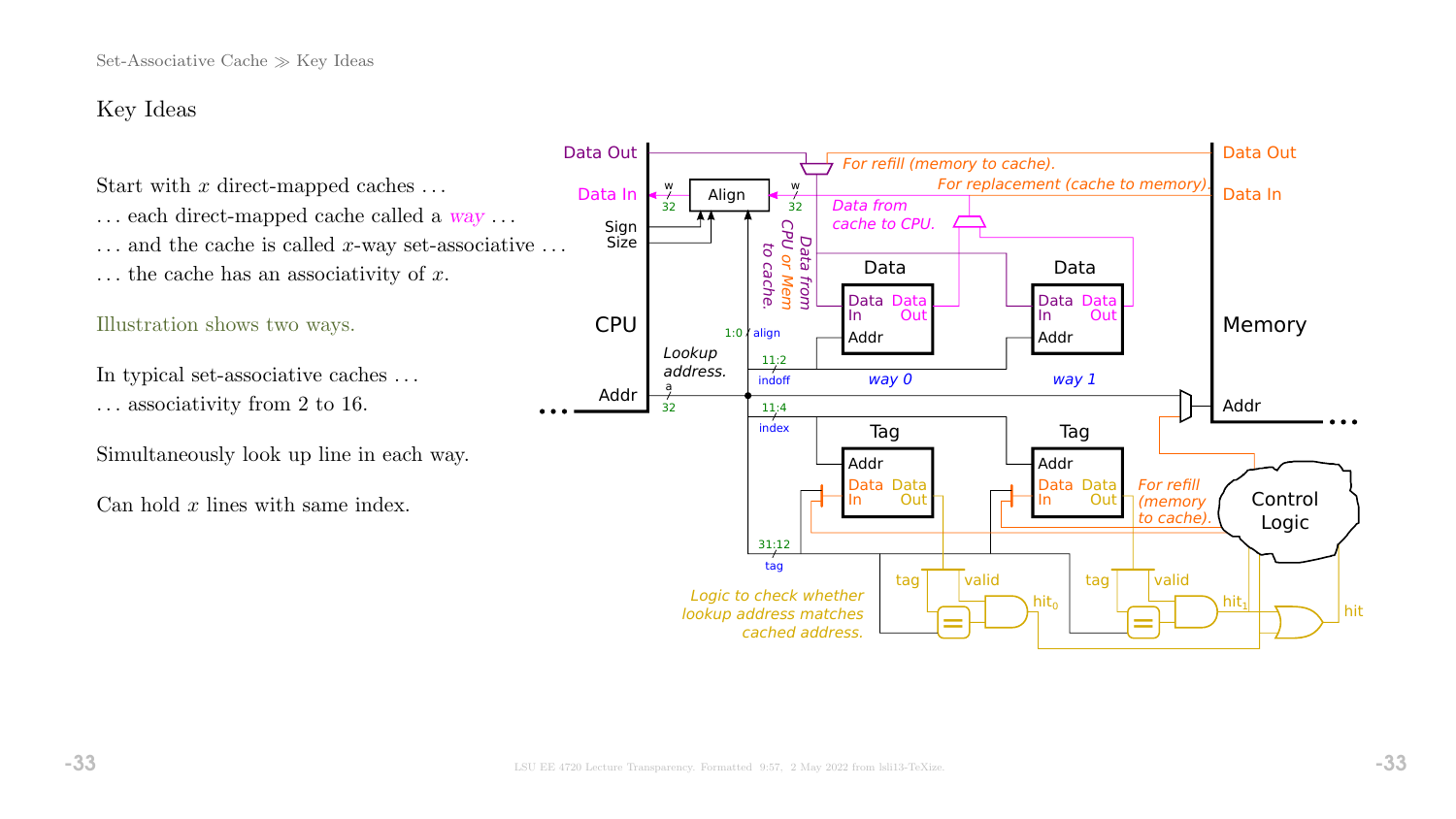# Definitions

# Set:

Storage for lines with a particular index.

### Associativity:

Number of lines that a set can hold.

x-Way Set-Associative Cache: A cache with associativity  $x$ .

Replacement Strategy:

Method used to choose line to replace (when space needed).

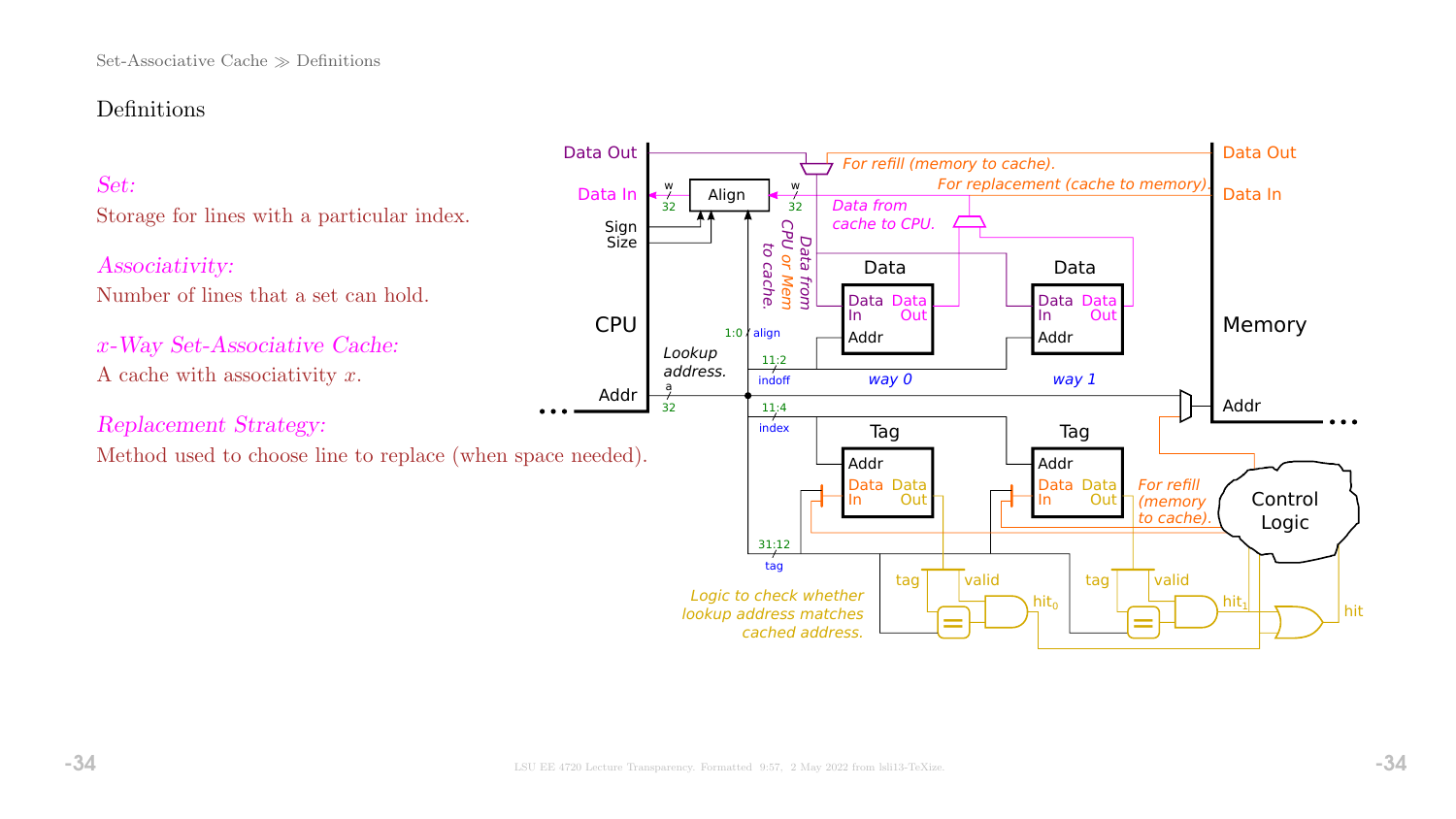Set-Associative Cache  $\gg$  Cache Example

### Cache Example

Memory System:. . .

 $\ldots a = 32, c = 8$  bits, and  $w = 32$  bits.

Two-way associativity, 16-byte lines.

Capacity:  $2 \times 2^{12} = 8192$  B.

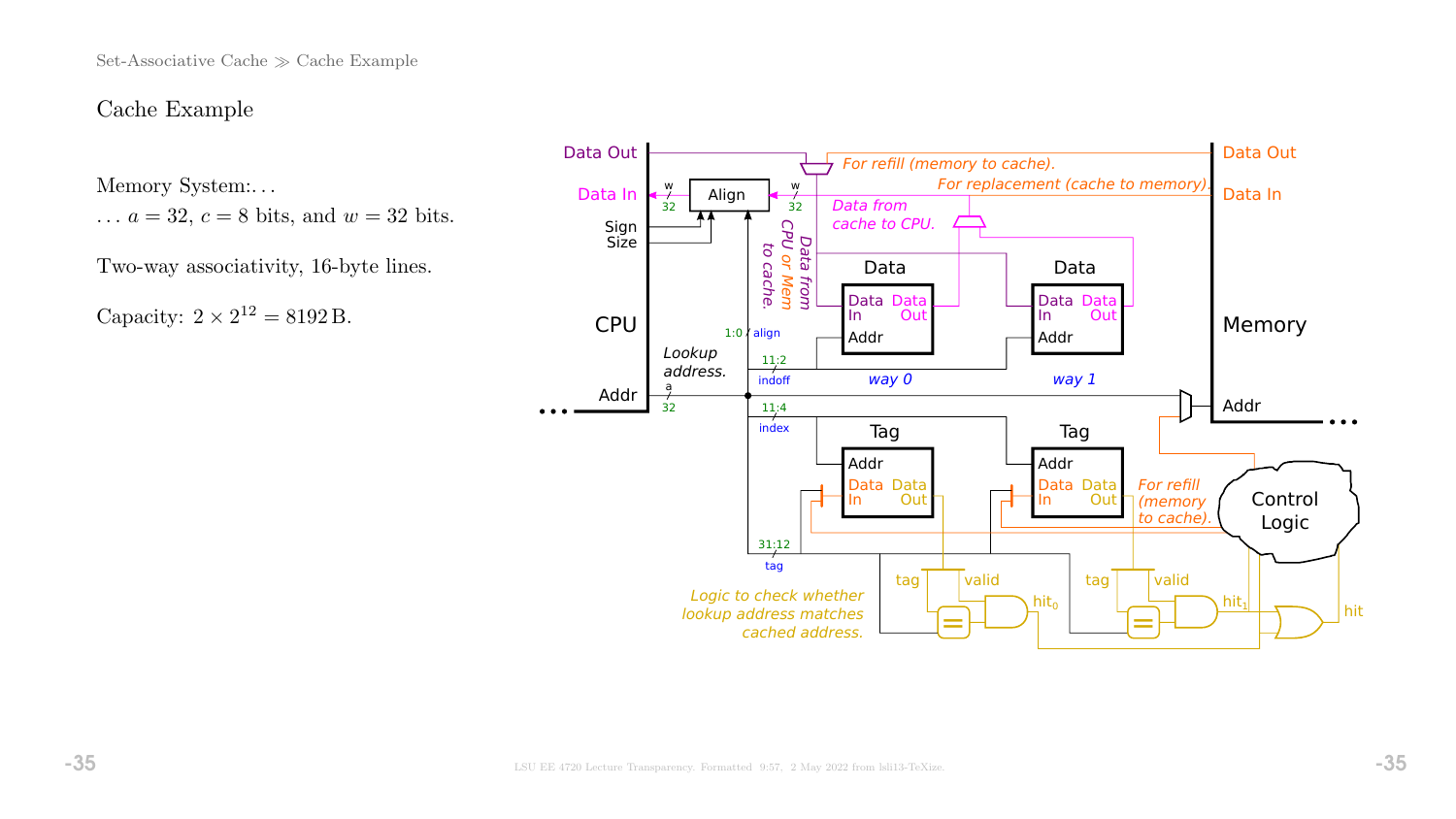Set-Associative Cache  $\gg$  Set-Associative Cache Replacement Strategies

## Set-Associative Cache Replacement Strategies

Problem not faced in direct-mapped caches: which line to evict.

### LRU:

A replacement strategy in which the least-recently used (accessed) line is considered.

Is effective because address references usually exhibit temporal locality.

Easy to implement if associativity small.

Too time consuming if associativity is large.

If associativity is large  $(> 16)$  LRU can be approximated.

### Random

Usually approximated . . .

. . . for example, using least significant bits of a cycle counter.

Less effective than LRU ...

. . . but effective enough and easy to implement.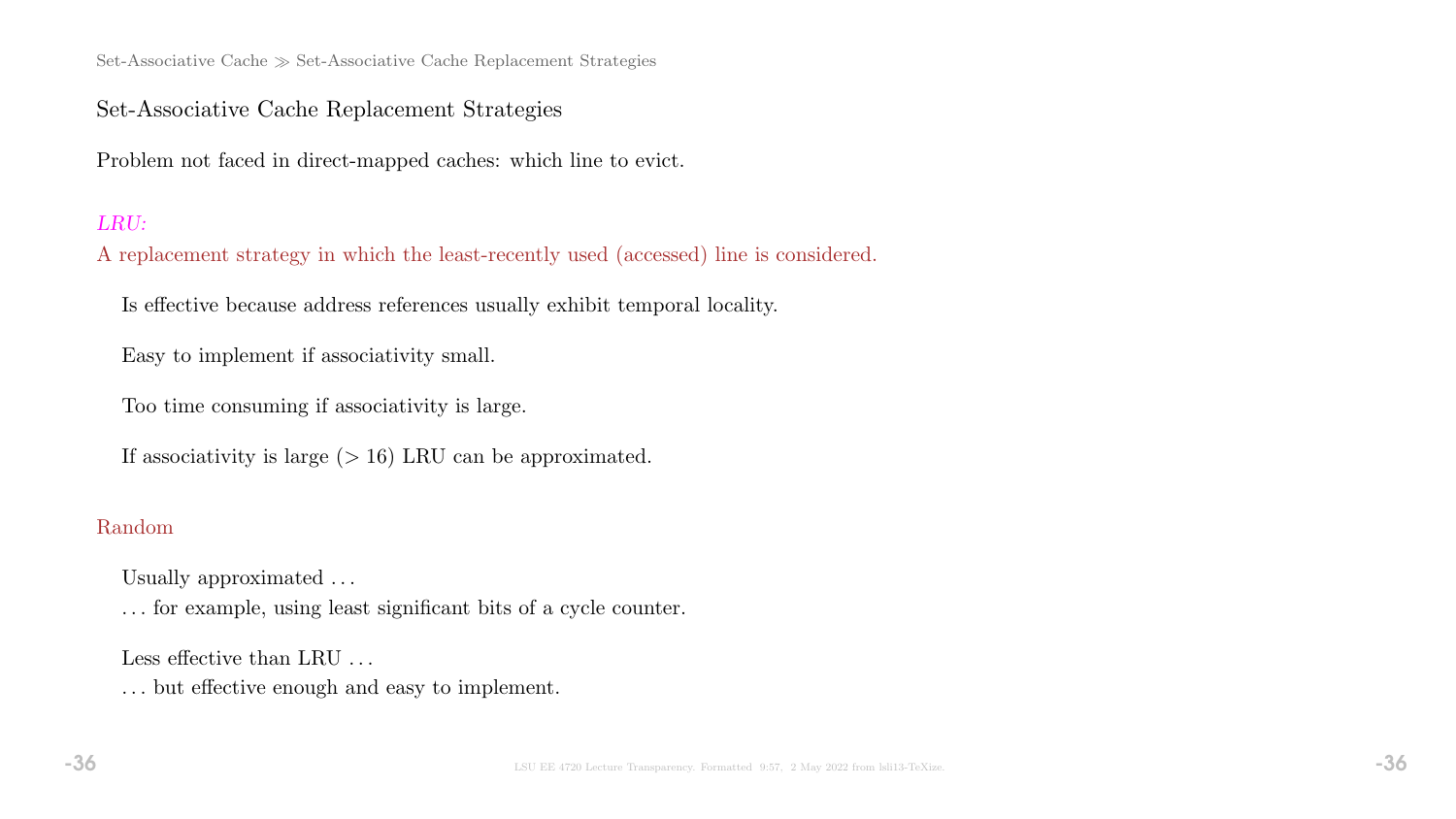Set-Associative Cache  $\gg$  Miss Classification

## Miss Classification

Compulsory: or Cold Miss A miss to a line that was never cached.

### Conflict Miss:

A miss on a system that would not occur on one using a fully-associative cache of the same size.

## Capacity Miss:

A miss on a system that would also occur on one using a fully-associative cache of the same size.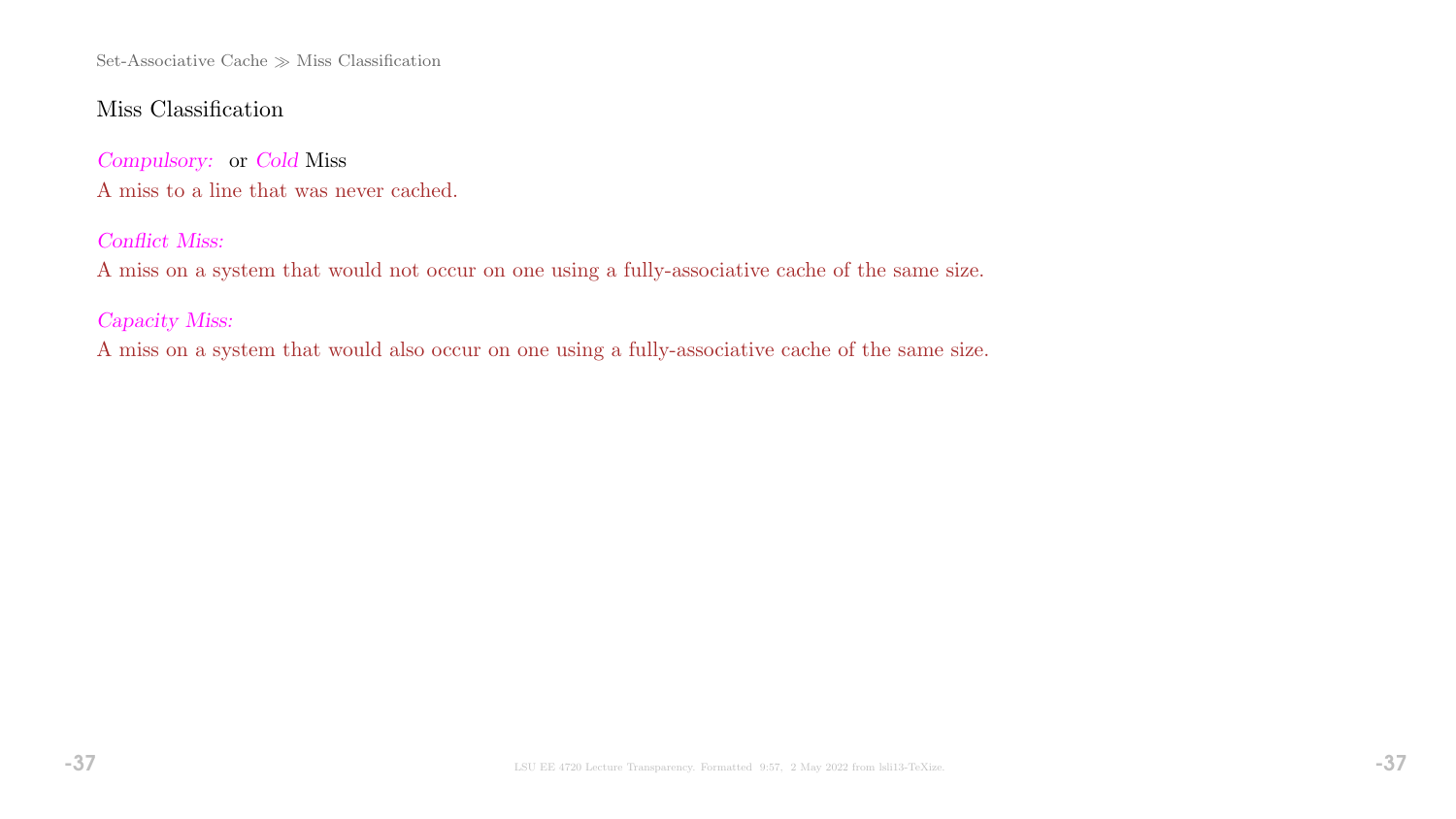Set-Associative Cache  $\gg$  Set-Associative Cache Special Cases

## Set-Associative Cache Special Cases

Direct Mapped Cache:

A 1-way set-associative cache (not really set associative).

Fully Associative Cache:

A set-associative cache with one set  $(s = 0)$ .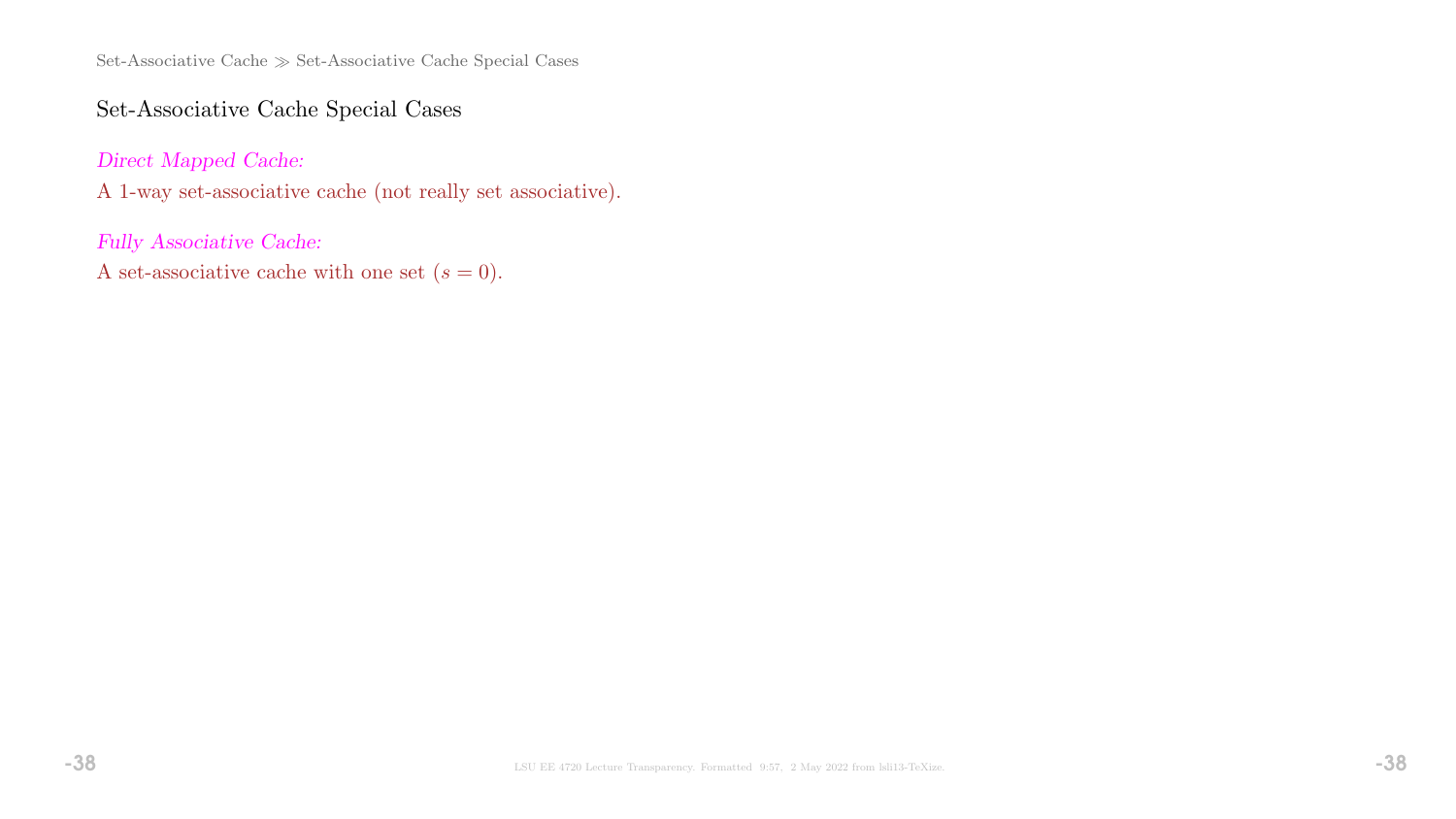# Cache Miss Rate v. Size and Associativity

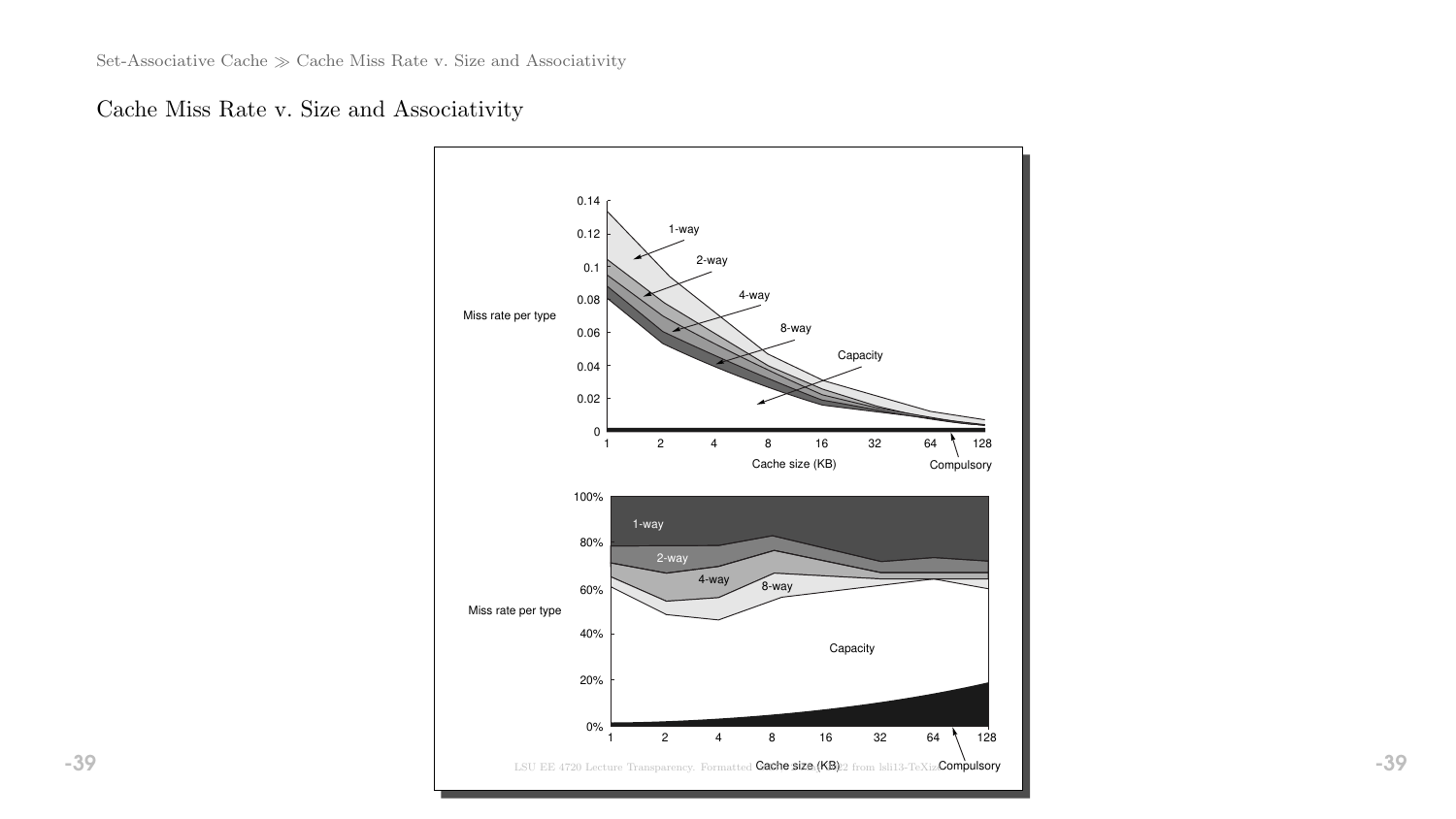Set-Associative Cache  $\gg$  Set-Associative Cache Sample Program

Set-Associative Cache Sample Program

What Program Does

First, program exactly fills up cache using minimum number of accesses.

Then, program generates hundreds of misses accessing only five items.

```
#include <stdio.h>
constexpr int LG_LINE_SIZE = 4;
constexpr int LG_SET_COUNT = 10;
constexpr int ASSOCIATIVITY = 4;
#define SET_COUNT (1<<LG_SET_COUNT)
#define CACHE_SIZE ( ASSOCIATIVITY << ( LG_LINE_SIZE + LG_SET_COUNT ) )
char a[ 2 * CACHE_SIZE ];
int main(int argv, char **argc)
{
  int dummy = 0;
```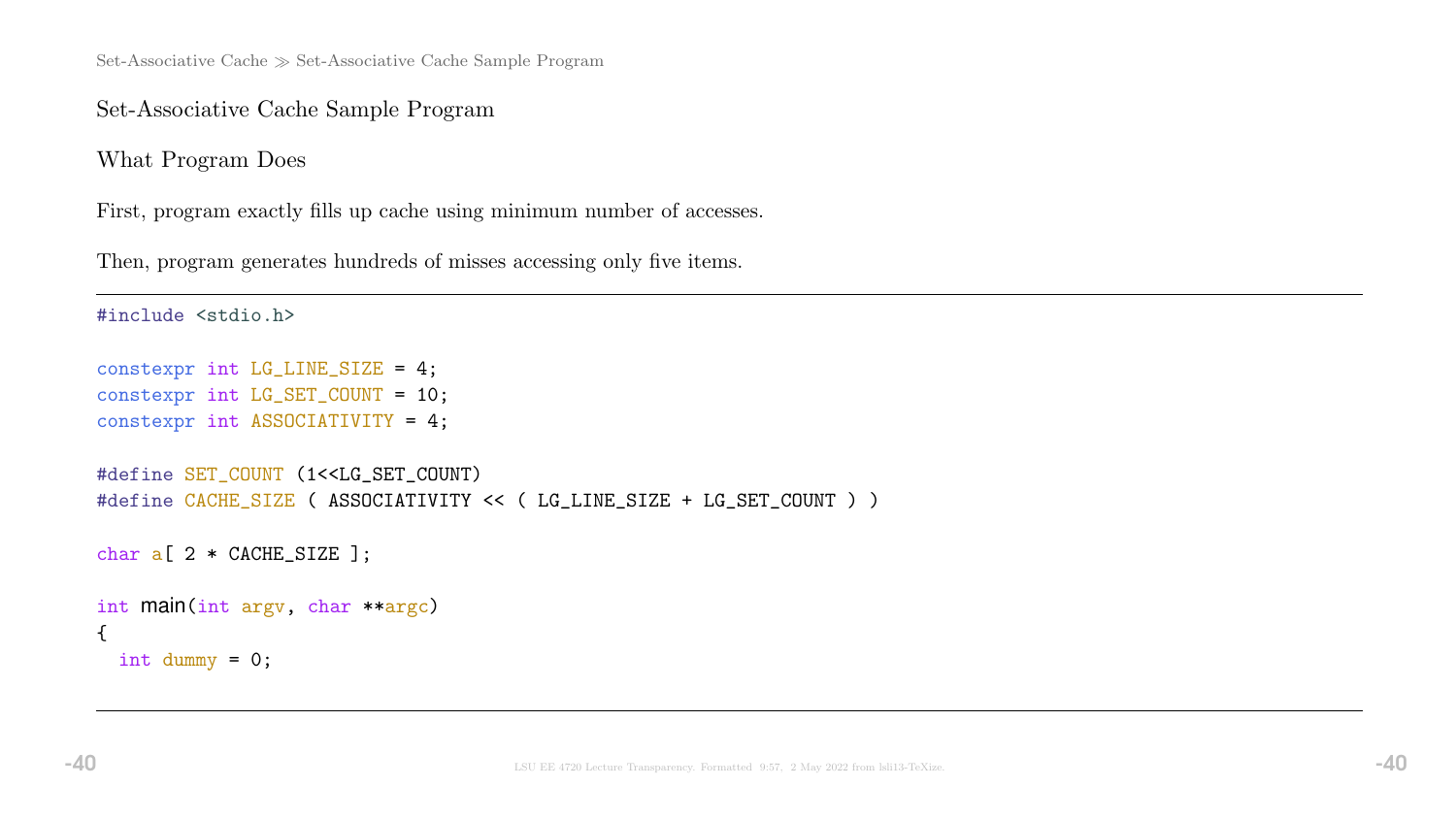Fill up cache with minimum number of accesses.

```
{
  char *addr = &a[0];int linesize = 1 << LG_LINE_SIZE;
 for ( int w=0; w<ASSOCIATIVITY; w++ )
   for ( int s=0; s<SET_COUNT; s++ )
      {
        dummy += *addr;
        /* Below, increment index part of address. */
        addr += linesize;
      }
}
```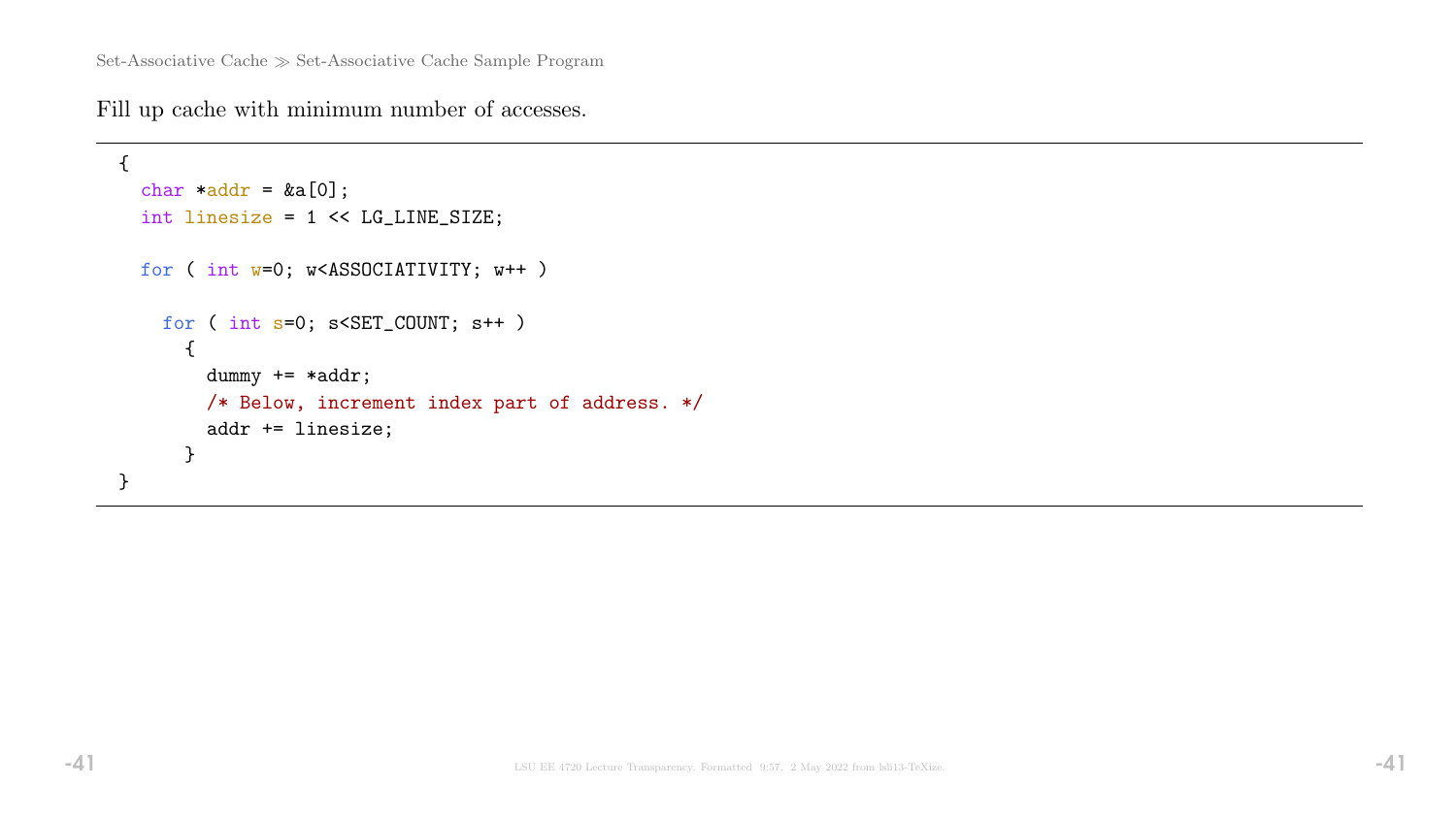Generate lots of misses while accessing only five  $(ASSOCIATIVITY + 1)$  array elements.

```
{
  int deadly_stride = 1 << ( LG_LINE_SIZE + LG_SET_COUNT );
 for ( int i=0; i<100; i++ )
    {
      char *addr = &a[0];for ( int w=0; w<=ASSOCIATIVITY; w++ )
        {
          dummy += *addr;
          /* Below: Increment tag part of address. */
          addr += deadly_stride;
        }
    }
}
```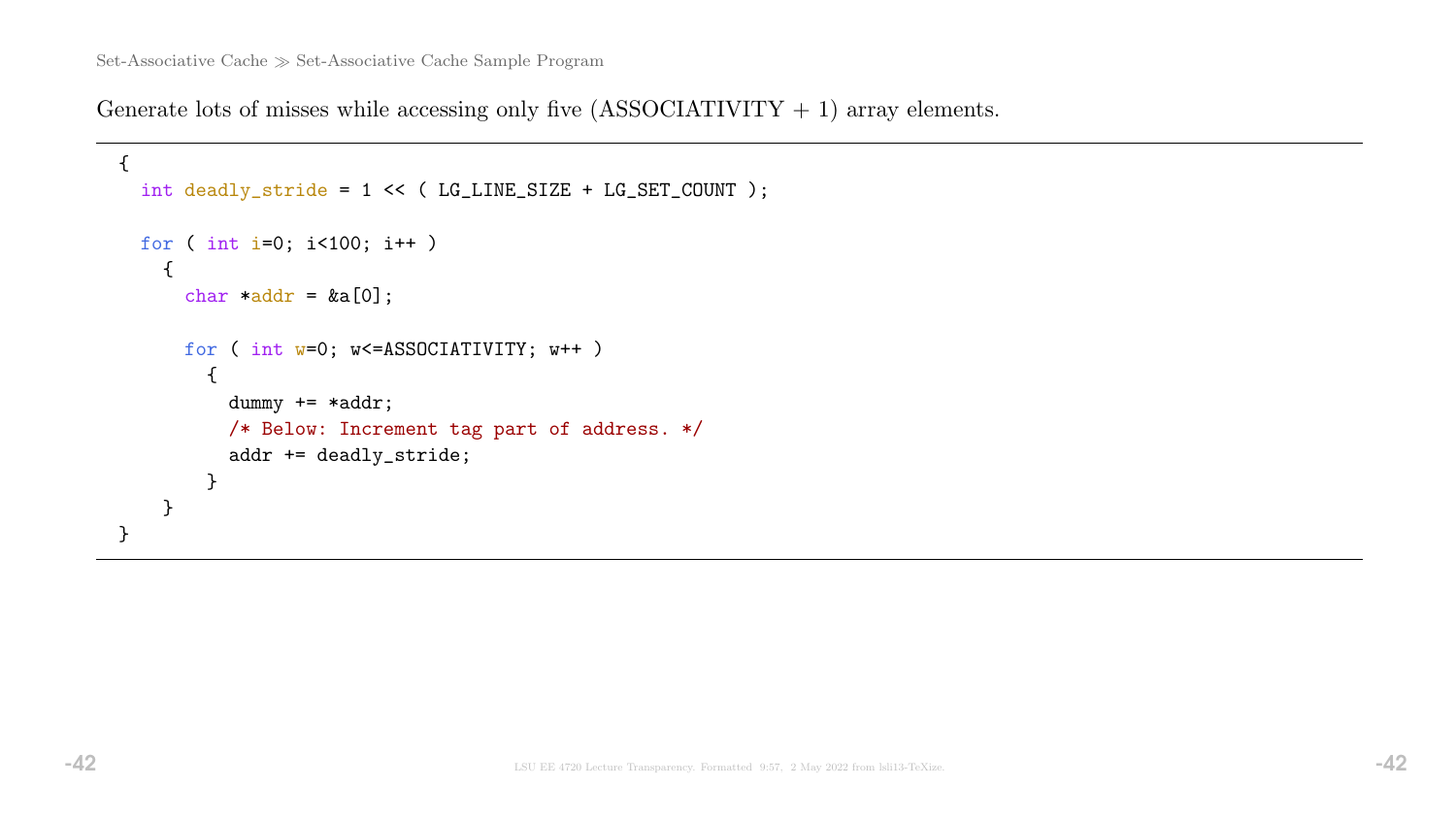Organization of Caches

### Organization of Caches

Problem with systems using only one cache:

Need multiple ports, one for IF and one or more for load/stores . . . . . . adding ports increases latency.

Larger caches have higher latencies ...

. . . must balance miss ratio with hit latency.

### Solutions

Split cache into separate instruction and data caches (all at same level).

Split cache into multiple levels, abbreviated L1, L2, etc.

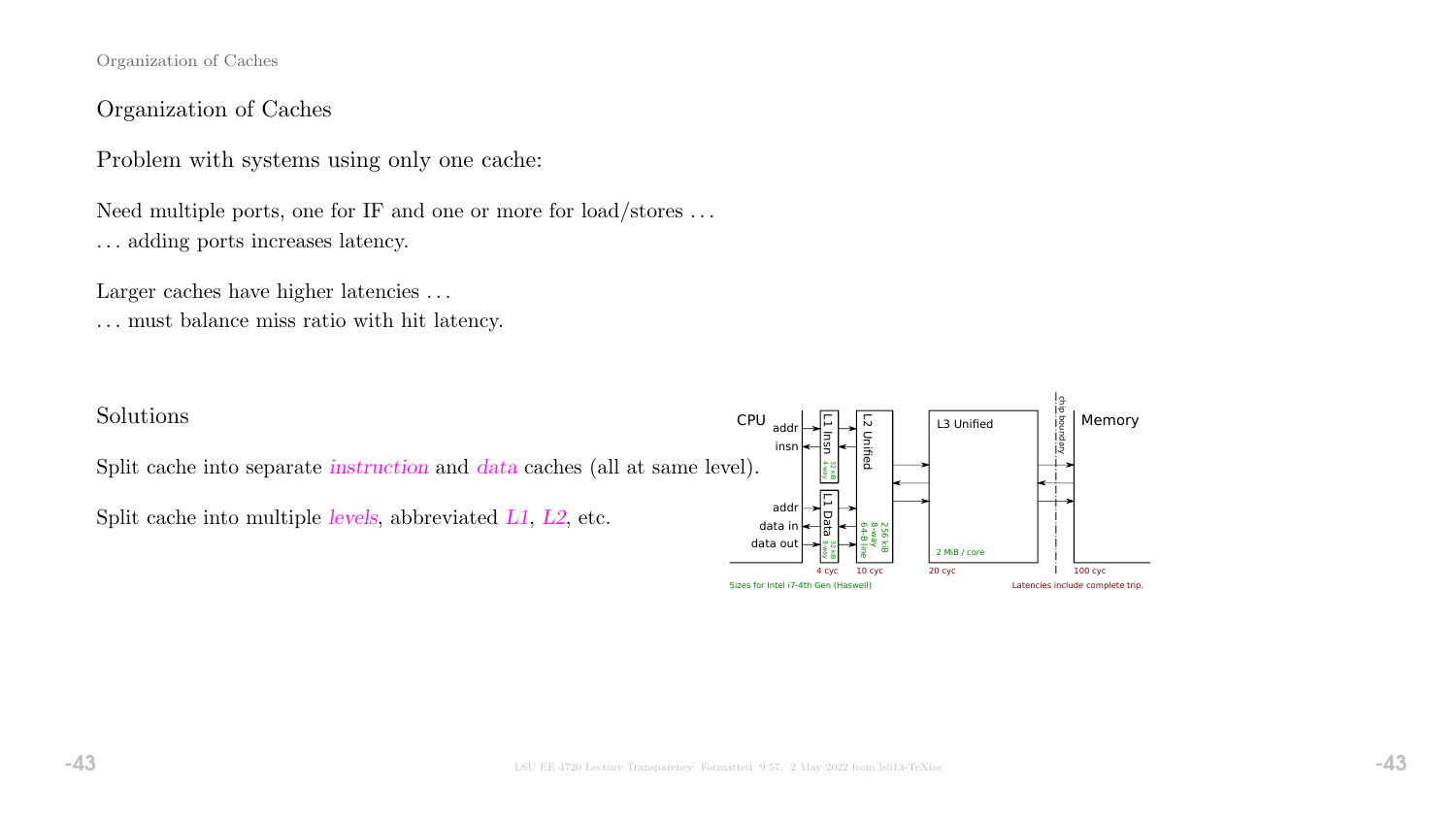Organization of Caches  $\gg$  Split Caches

Split Caches

Idea:

Split caches into independent parts.

Each part used by a different part of CPU.

Common Split: Instruction/Data

Instruction Cache: A cache only used for instruction fetches.

Data Cache: A cache only used for data reads and writes.

Unified Cache: A cache that can be used for instructions and data.

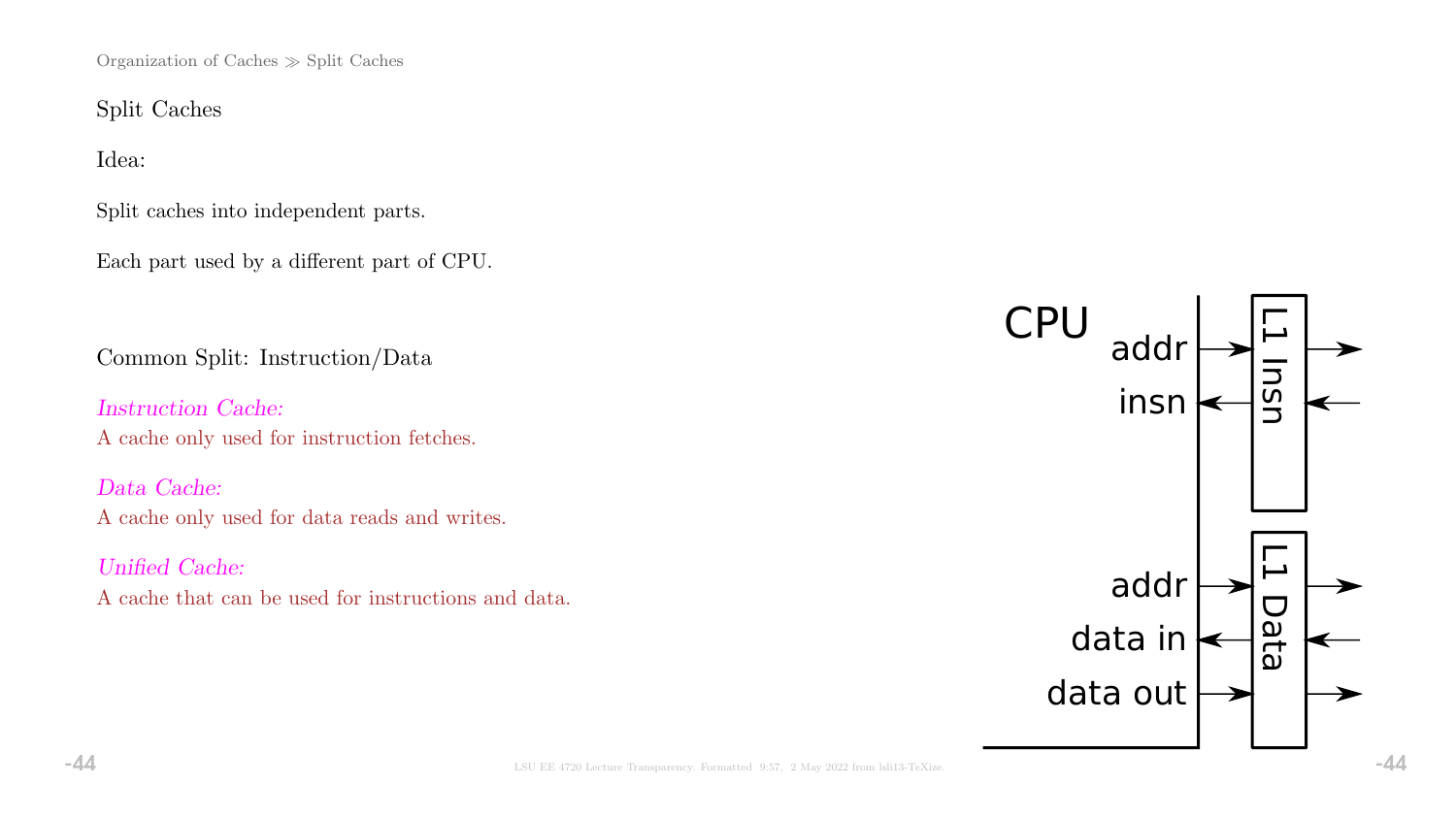Organization of Caches  $\gg$  Multiple-Level Caches

### Multiple-Level Caches

Due to fabrication technology limitations and addressing logic needed. . . . . . cache latency increases as cache size increases.

Latency and hit ratio balanced using multiple cache levels.

Cache level indicates "distance" from CPU.

Lowest-level (level one) cache checked first ...  $\ldots$  if data not present second level checked  $\ldots$ . . . until data found or there are no more levels.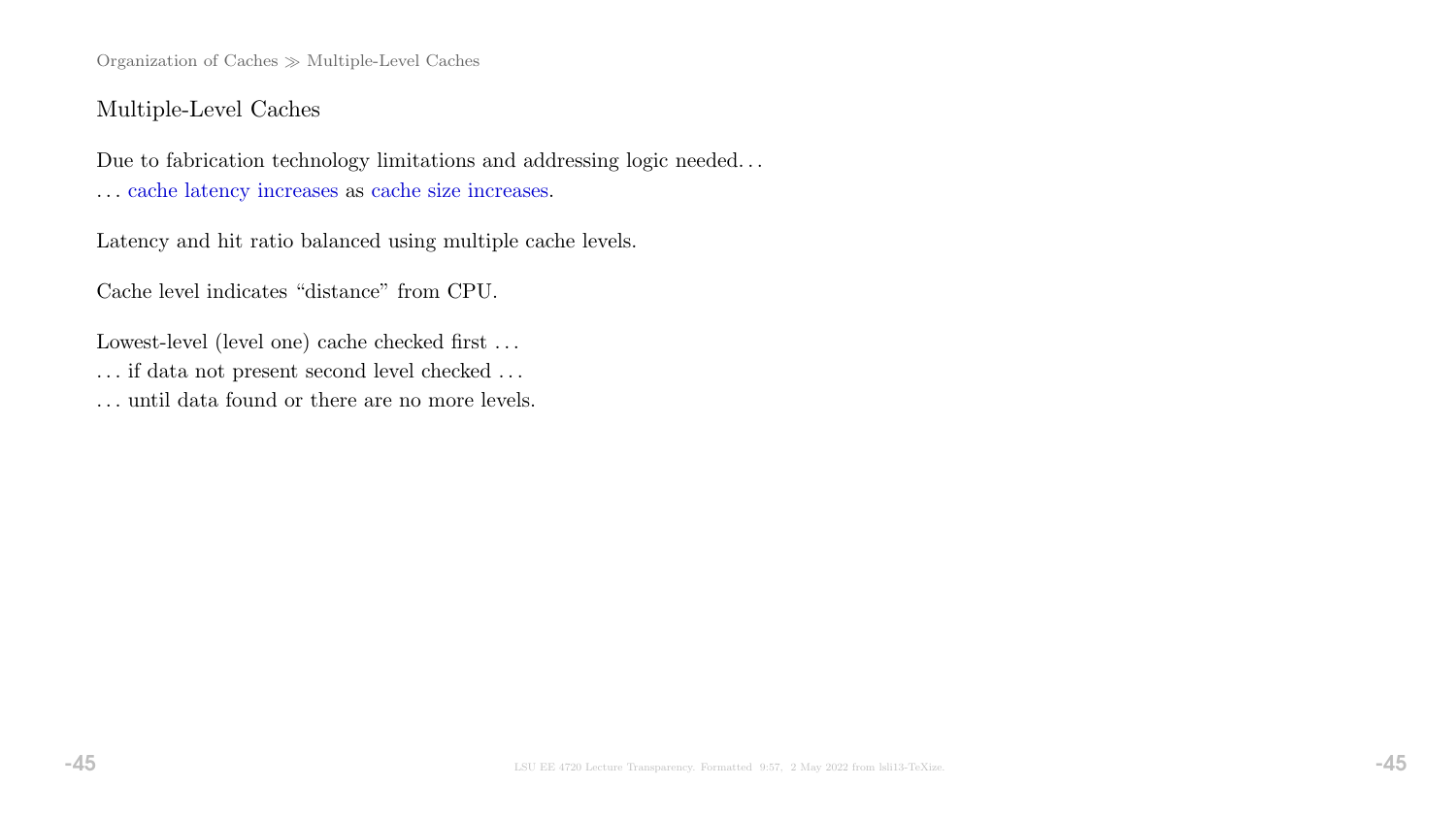# Choice of Size for Cache Levels

Level 1 Criteria

Designed to meet a target hit latency. E.g., one cycle.

To achieve speed may be direct mapped or of low associativity.

On same chip as CPU.

Level 2 Criteria

Hit latency can be much longer, e.g., 10 cycles.

Latency can be met with a much larger size and associativity.

Often on same chip as CPU.

Size either chosen ...

 $\ldots$  to fill the rest of the chip (when L3, if any, is off chip)  $\ldots$ . . . or to meet a latency goal (when L3 is on chip).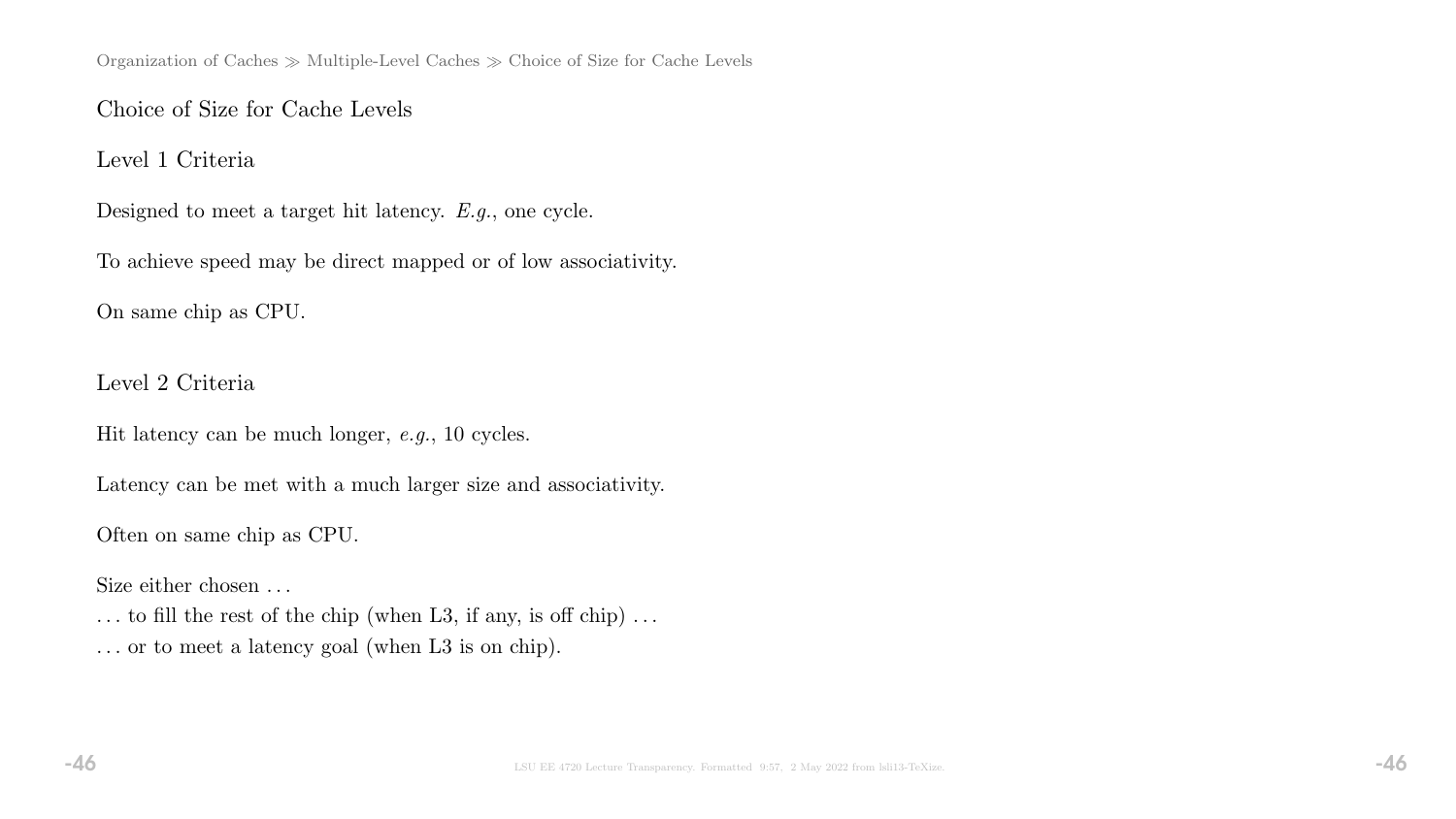Organization of Caches $\gg$  Multiple-Level Caches  $\gg$  Choice of Size for Cache Levels

# Level 3 Criteria

If on chip, fill chip area.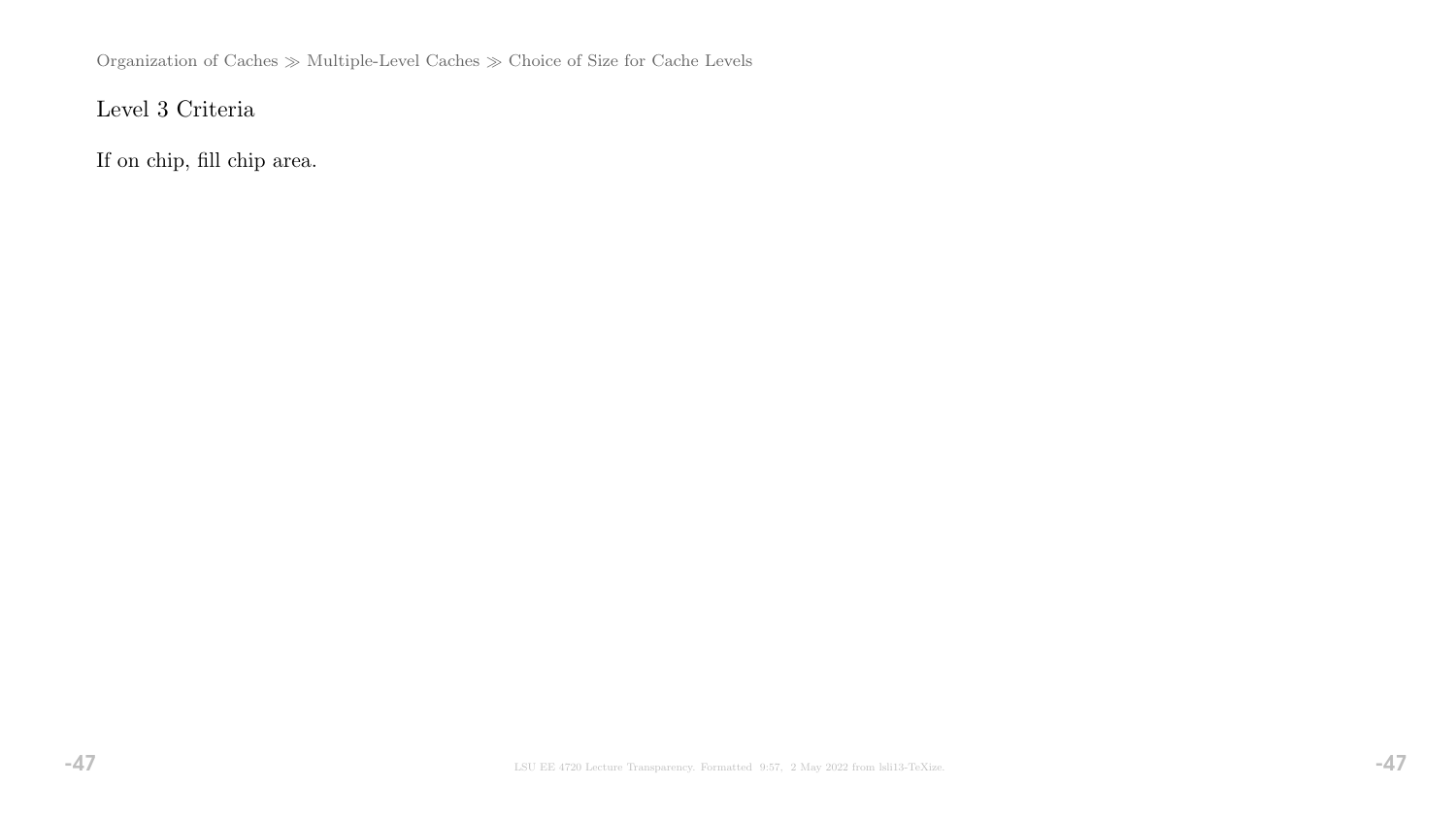Organization of Caches Defining Hit Ratios in Multiple-Level Caches

# Defining Hit Ratios in Multiple-Level Caches

## Global Hit Ratio::

Number of hits to any level divided by number of accesses to cache.

### Local Hit Ratio of a Level:

Number of hits to a level divided by number of access that reach that level.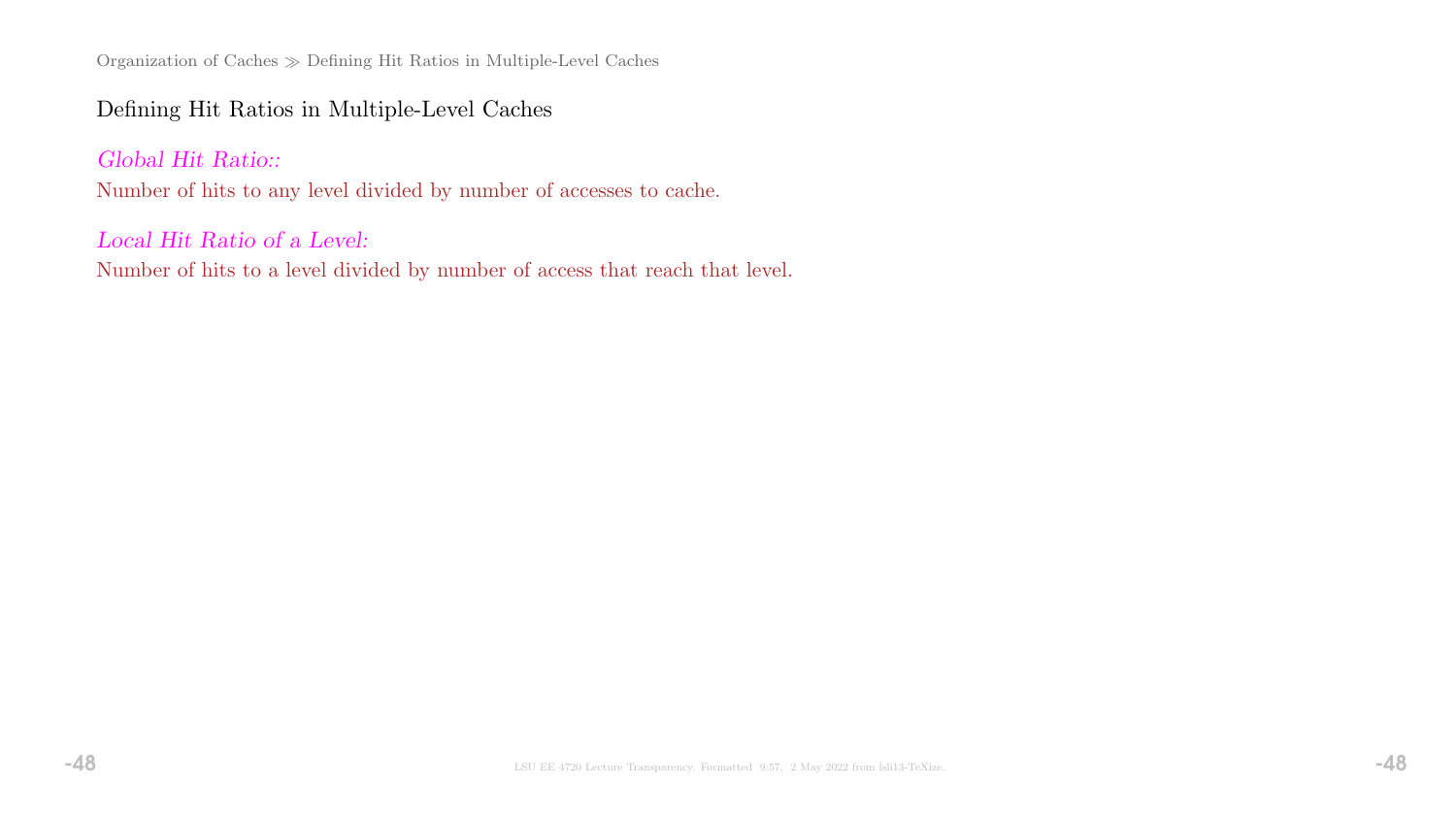Organization of Caches Example Cache Organization

## Example Cache Organization

Cache Organization in Intel i7 4th Gen (Haswell).

Note: (Same as Nehalem, Sandy Bridge).

Chip has from 2 to 10 cores, sizes below are per core.

### Level-One Caches

Separate instruction and data caches.

Each is 32 kiB, data cache is 8-way, insn cache is 4-way.

### Level-Two Cache

Size is 256 kiB, 8-way.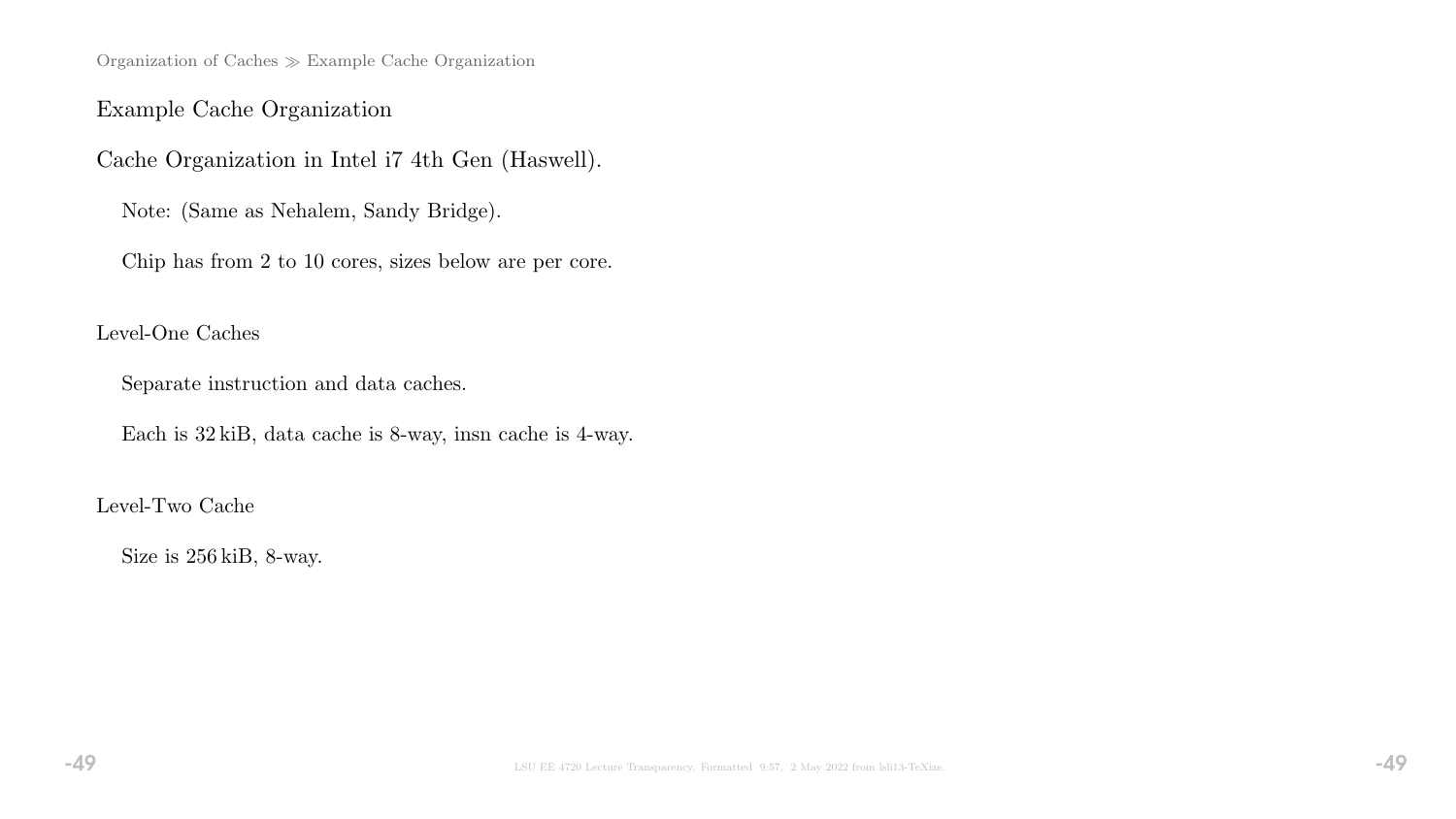Organization of Caches $\gg$  Example Cache Organization

Level-Three Cache

Size varies with model, about 2 MiB per core.

L3 cache is shared by all cores.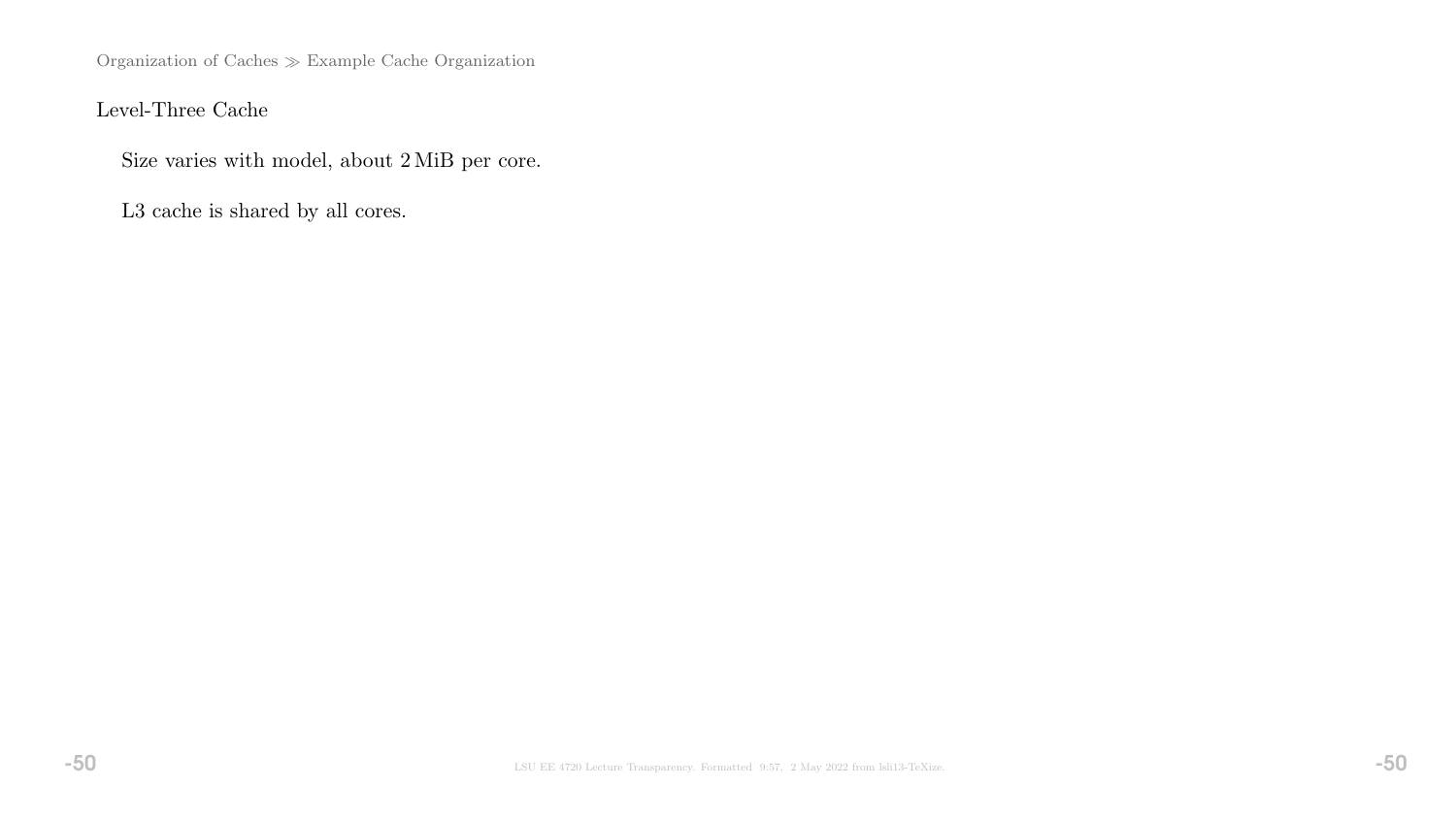Organization of Caches Example Cache Organization

Example Cache Organization

Cache Organization in Intel i7 4th Gen (Haswell).



Note: Connections to L3 simplified, in particular connection between cores and to memory controller are omitted.